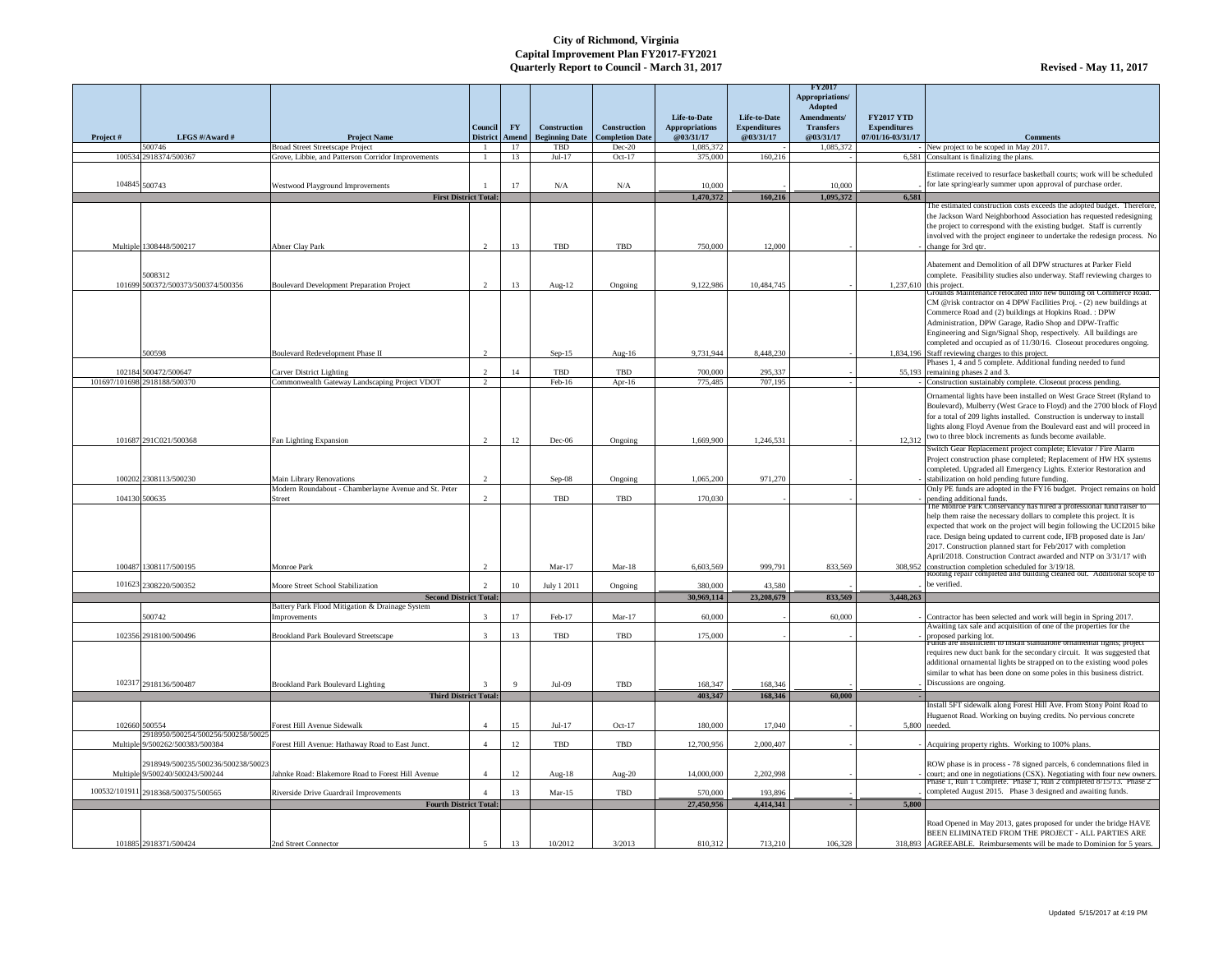|                   |                                                                    |                                                                    |                               |           |                                              |                                               |                                    |                                  | <b>FY2017</b><br><b>Appropriations/</b><br><b>Adopted</b> |                                          |                                                                                                                                                        |
|-------------------|--------------------------------------------------------------------|--------------------------------------------------------------------|-------------------------------|-----------|----------------------------------------------|-----------------------------------------------|------------------------------------|----------------------------------|-----------------------------------------------------------|------------------------------------------|--------------------------------------------------------------------------------------------------------------------------------------------------------|
|                   |                                                                    |                                                                    |                               |           |                                              |                                               | Life-to-Date                       | Life-to-Date                     | <b>Amendments/</b>                                        | <b>FY2017 YTD</b>                        |                                                                                                                                                        |
| Project#          | LFGS #/Award #                                                     | <b>Project Name</b>                                                | Council  <br>District   Amend | <b>FY</b> | <b>Construction</b><br><b>Beginning Date</b> | <b>Construction</b><br><b>Completion Date</b> | <b>Appropriations</b><br>@03/31/17 | <b>Expenditures</b><br>@03/31/17 | <b>Transfers</b><br>@03/31/17                             | <b>Expenditures</b><br>07/01/16-03/31/17 | <b>Comments</b>                                                                                                                                        |
|                   |                                                                    |                                                                    |                               |           |                                              |                                               |                                    |                                  |                                                           |                                          |                                                                                                                                                        |
| 104241 500652     |                                                                    | Lakes at Byrd Park                                                 | - 5                           |           | TBD                                          | <b>TBD</b>                                    | 500,000                            | 53,130                           |                                                           |                                          | Engineering report for the Fountain Lake Dredging Project has been<br>53,130 completed. Staff is reviewing the document and determining next steps.    |
|                   |                                                                    | Mary Munford & William Fox ES Safe Routes to School                |                               |           |                                              |                                               |                                    |                                  |                                                           |                                          |                                                                                                                                                        |
|                   | 500709/500710                                                      | <b>Sidewalk Project</b>                                            | -5                            | 17        | $Oct-17$                                     | $Jan-18$                                      | 400,000                            | 2,405                            | 400,000                                                   |                                          | 2,405 Project under design. Federal funds.<br>This project is used to fund the State R5 match on the 37th Street Project                               |
|                   | 102190 500475/500564                                               | Sidewalk Projects 5th District                                     |                               | $14$ -Jan | $Nov-16$                                     | Feb-17                                        | 250,000                            | 65,858                           |                                                           |                                          | $65,858$ currently under construction.                                                                                                                 |
|                   |                                                                    | <b>Fifth District Total:</b>                                       |                               |           |                                              |                                               | 1,960,312                          | 834,601                          | 506,328                                                   | 440,284                                  | Various site improvements and restroom upgrades has been completed.                                                                                    |
|                   |                                                                    |                                                                    |                               |           |                                              |                                               |                                    |                                  |                                                           |                                          | Discussion of the "splash pad" and to determine the building                                                                                           |
|                   | 100490 1308122/500200                                              | Ann Hardy Park Family Life Center                                  |                               |           | $Oct-15$                                     |                                               |                                    | 933,498                          |                                                           |                                          | improvements that can be accomplished with the remaining funds is                                                                                      |
|                   |                                                                    | Bicycle Facilities & Sidewalk Improvements on Bank                 | 6                             | 10        |                                              | $Sep-16$                                      | 1,565,928                          |                                  |                                                           | 153,434 ongoing.                         |                                                                                                                                                        |
|                   | 500704/500705                                                      | St./Franklin St.                                                   |                               |           |                                              | $Jun-18$                                      | 380,000                            | 34,732                           | 380,000                                                   | 34,732                                   |                                                                                                                                                        |
|                   |                                                                    |                                                                    |                               |           |                                              |                                               |                                    |                                  |                                                           |                                          | Phase II complete; Phase III initial scoping meeting held 7/18/13.<br>Finalizing closing out of Phase II with VDOT in order to begin design            |
|                   |                                                                    |                                                                    |                               |           |                                              |                                               |                                    |                                  |                                                           |                                          | on Phase III. Phase 2 closed out, awaiting authorization from VDOT to                                                                                  |
|                   | 2918960/500322<br>500530                                           | <b>Biotech Research Park</b><br><b>Blackwell Community Project</b> |                               |           | Feb-11                                       | TBD                                           | 4,399,000<br>100,000               | 2,579,644                        |                                                           |                                          | begin Phase 3. No change this quarter.                                                                                                                 |
|                   |                                                                    |                                                                    | -6                            |           |                                              |                                               |                                    |                                  |                                                           |                                          | Canal - Virginia to 13th Street Cobblestones only work began 7/11/16                                                                                   |
| 102658 500553     |                                                                    | <b>Canal Street Streetscape</b>                                    |                               | 15        | TBD                                          | TBD                                           | 500,000                            | 449,903                          |                                                           |                                          | 311,747 and was completed $2/2017$ . Closeout is underway.                                                                                             |
|                   | 101754 2108133/500388                                              | Canal Walk Reynolds North to 10th                                  |                               | 13        | Apr- $17$                                    | Dec-17                                        | 3,532,058                          | 1,035,804                        |                                                           |                                          | Phase 2 currently being advertised for construction. Bids due May 16,<br>49,557 2017 and bid opening May 17th.                                         |
| 100539/102012/100 |                                                                    |                                                                    |                               |           |                                              |                                               |                                    |                                  |                                                           |                                          | Phase 4, final design is completed. We are in ROW process.                                                                                             |
|                   | 551/100564 2918505/500126/129/567/645/646<br>102529 2908909/500526 | <b>Cannon Creek Improvements</b><br>Duval Street Circulation       | 6<br>-6                       | 12        | $May-17$<br>Ongoing                          | Aug- $17$<br>Ongoing                          | 2,892,000<br>250,000               | 2,438,360<br>70,030              |                                                           |                                          | 26,362 Construction is anticipated in fall 2017.<br>Project under construction - ongoing                                                               |
|                   | 100531 2918365/500291/500292                                       | E. Broad Gateway - Slave Burial Ground                             | -6                            | 12        | $May-15$                                     | Feb-16                                        | 1,994,200                          | 1,239,295                        |                                                           |                                          | Project complete. Phase 3 pending. Federal funded project.                                                                                             |
|                   |                                                                    |                                                                    |                               |           |                                              |                                               |                                    |                                  |                                                           |                                          | Funding for the Eastview project were used for the demolition and site                                                                                 |
|                   |                                                                    |                                                                    |                               |           |                                              |                                               |                                    |                                  |                                                           |                                          | improvements of the former Whitcomb Elementary School - Project<br>Complete. Funding were also used for the completion of the Conrad                   |
|                   |                                                                    |                                                                    |                               |           |                                              |                                               |                                    |                                  |                                                           |                                          | Center which will serve as commercial kitchen and culinary training                                                                                    |
|                   | 104377/100218 2308234/500247                                       | <b>Eastview Initiative</b>                                         |                               | 12        | $Mar-15$                                     | $Jan-17$                                      | 1,200,000                          | 695,963                          |                                                           | 397,378 facility.                        |                                                                                                                                                        |
|                   |                                                                    |                                                                    |                               |           |                                              |                                               |                                    |                                  |                                                           |                                          | Franklin (14th to 15th): Completing plans 5/2017. Franklin - Ambler to                                                                                 |
|                   | 102043 2918369/500450/500508                                       | Franklin Street Streetscape                                        |                               | 13        | $Jan-14$                                     | TBD                                           | 3,150,000                          | 81,826                           |                                                           |                                          | 47,109 18th: Need sanitary and water projects completed ahead of this project.                                                                         |
|                   | 2108125                                                            | Greater Richmond Center Area Improvements                          | 6                             |           | Ongoing                                      | Ongoing                                       | 1,121,526                          | 834,215                          |                                                           |                                          | Various minor projects ongoing.                                                                                                                        |
|                   |                                                                    |                                                                    |                               |           |                                              |                                               |                                    |                                  |                                                           |                                          | The Smith Group has been selected to assist with the planning process                                                                                  |
|                   |                                                                    |                                                                    |                               |           |                                              |                                               |                                    |                                  |                                                           |                                          | for this project. The Smith Group and other consulting partners along<br>are now mapping the community engagement schedule which will last             |
| 102750 500573     |                                                                    | Heritage Center/Lumpkin's Jail                                     |                               | 15        | TBD                                          | TBD                                           | 8,050,000                          | 439,347                          |                                                           |                                          | 215,888 approximately 9 months. No change for 3rd qtr.                                                                                                 |
|                   |                                                                    |                                                                    |                               |           |                                              |                                               |                                    |                                  |                                                           |                                          | FY 2017 Capital Improvement Program project to grant the Richmond                                                                                      |
|                   |                                                                    |                                                                    |                               |           |                                              |                                               |                                    |                                  |                                                           |                                          | Redevelopment and Housing Authority (RRHA) \$4.415 million to                                                                                          |
|                   |                                                                    |                                                                    |                               |           |                                              |                                               |                                    |                                  |                                                           |                                          | design, develop, and implement various street, sidewalk, alley, water,<br>sewer, and drainage infrastructure improvements needed for the               |
|                   |                                                                    |                                                                    |                               |           |                                              |                                               |                                    |                                  |                                                           |                                          | redevelopment of the Dove Street Redevelopment Area identified in the                                                                                  |
|                   |                                                                    |                                                                    |                               |           |                                              |                                               |                                    |                                  |                                                           |                                          | Redevelopment Plan for the Dove Street Redevelopment Area prepared                                                                                     |
|                   |                                                                    |                                                                    |                               |           |                                              |                                               |                                    |                                  |                                                           |                                          | by RRHA and dated June 8, 2006 (the "Infrastructure Project"). Streets<br>and other public rights-of-way will be constructed as approved by the        |
|                   |                                                                    |                                                                    |                               |           |                                              |                                               |                                    |                                  |                                                           |                                          | City of Richmond. Utilities and other public facilities or site                                                                                        |
|                   |                                                                    |                                                                    |                               |           |                                              |                                               |                                    |                                  |                                                           |                                          | improvements will be installed, altered, retained or abandoned as                                                                                      |
|                   |                                                                    |                                                                    |                               |           |                                              |                                               |                                    |                                  |                                                           |                                          | required to carry out the Infrastructure Project. A series of meetings and<br>community engagements will be used to create a plan for the character of |
|                   |                                                                    |                                                                    |                               |           |                                              |                                               |                                    |                                  |                                                           |                                          | the development prior to the development of construction documentation                                                                                 |
|                   |                                                                    | Highland Grove/Dove Street Redevelopment & Revitalization          |                               |           |                                              |                                               |                                    |                                  |                                                           |                                          | and implementation. Ordinance 2016-278 was adopted by Council on                                                                                       |
|                   | 500756                                                             | <b>Infrastructure Improvements</b>                                 |                               | 17        |                                              | <b>FY2020</b>                                 | 4,415,000                          |                                  | 4,415,000                                                 |                                          | $12/12/16$ . No change for 3rd qtr.<br>Project will provide for additional public improvements along the                                               |
|                   |                                                                    |                                                                    |                               |           |                                              |                                               |                                    |                                  |                                                           |                                          | Corridor to support commercial revitalization. Such uses could include                                                                                 |
|                   |                                                                    |                                                                    |                               |           |                                              |                                               |                                    |                                  |                                                           |                                          | pedestrian lighting, street lighting, additional street trees, street/sidewalk<br>improvements, public art. Contract with Kimley-Horn to assist in     |
|                   |                                                                    |                                                                    |                               |           |                                              |                                               |                                    |                                  |                                                           |                                          | additional street lighting in area to improve safety has been initiated. No                                                                            |
|                   | 500406                                                             | Hull Street Redevelopment & Conservation                           |                               |           |                                              |                                               | 200,000                            |                                  |                                                           |                                          | change for 3rd qtr.                                                                                                                                    |
|                   | 500745                                                             | I-95 and Broad Street Interchange Area Project                     | -6                            | 17        | TBD                                          | TBD                                           | 1,000,000                          |                                  | 1,000,000                                                 |                                          | Pre-Scope meeting held March 29,2017. Scope meeting pending.                                                                                           |
|                   |                                                                    |                                                                    |                               |           |                                              |                                               |                                    |                                  |                                                           |                                          | Several projects have been identified by James River Park staff including                                                                              |
|                   |                                                                    |                                                                    |                               |           |                                              |                                               |                                    |                                  |                                                           |                                          | construction of trails; completion of the Bike Skills facility on Brown's<br>Island, the purchase of required construction equipment and obtaining a   |
|                   |                                                                    |                                                                    |                               |           |                                              |                                               |                                    |                                  |                                                           |                                          | consultant for assistance in determining improvements to the James Rive                                                                                |
| 100503 500297     |                                                                    | James River Park Infrastructure                                    |                               |           | $Sep-15$                                     | <b>TBD</b>                                    | 450,000                            | 183,682                          |                                                           |                                          | 62,964 Park Maintenance facility. No change for 3rd qtr.                                                                                               |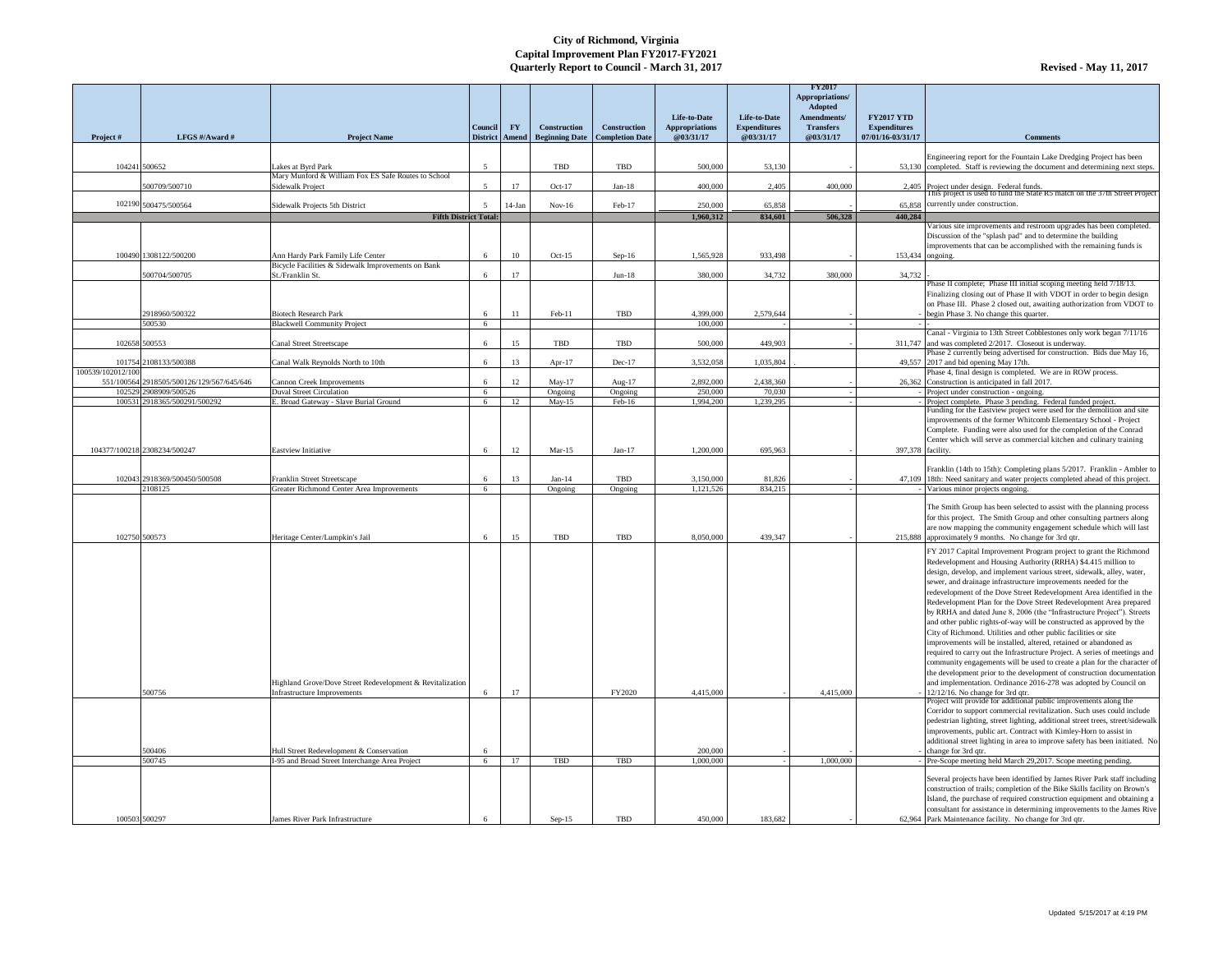|           |                                         |                                                                                                                  |                              |           |                                   |                        |                          |                       | <b>FY2017</b><br>Appropriations/     |                     |                                                                                                                                                           |
|-----------|-----------------------------------------|------------------------------------------------------------------------------------------------------------------|------------------------------|-----------|-----------------------------------|------------------------|--------------------------|-----------------------|--------------------------------------|---------------------|-----------------------------------------------------------------------------------------------------------------------------------------------------------|
|           |                                         |                                                                                                                  |                              |           |                                   |                        | Life-to-Date             | Life-to-Date          | <b>Adopted</b><br><b>Amendments/</b> | <b>FY2017 YTD</b>   |                                                                                                                                                           |
|           |                                         |                                                                                                                  | <b>Council</b>               | <b>FY</b> | <b>Construction</b>               | <b>Construction</b>    | <b>Appropriations</b>    | <b>Expenditures</b>   | <b>Transfers</b>                     | <b>Expenditures</b> |                                                                                                                                                           |
| Project # | LFGS #/Award #                          | <b>Project Name</b>                                                                                              |                              |           | District   Amend   Beginning Date | <b>Completion Date</b> | @03/31/17                | @03/31/17             | @03/31/17                            | 07/01/16-03/31/17   | <b>Comments</b>                                                                                                                                           |
|           |                                         |                                                                                                                  |                              |           |                                   |                        |                          |                       |                                      |                     | Demolition completed August 2015; the improvements to the park are                                                                                        |
|           |                                         |                                                                                                                  |                              |           |                                   |                        |                          |                       |                                      |                     | scheduled to be bid late-fall 2015. Construction scheduled to begin<br>January 25, 2016; to be completed late-Summer/early-Fall 2016. Phase II            |
|           | 100496 1308445/500206                   | Kanawha Plaza Park/RMA Superstructure Repairs                                                                    | 6                            | 11        | 8/30/2015                         | 9/30/2016              | 3,890,000                | 3,265,986             |                                      |                     | 781,194 completed and Phase III pending future funding. No change for 3rd qtr.<br>Construction on the train shed progresses as most exterior finishes are |
|           |                                         |                                                                                                                  |                              |           |                                   |                        |                          |                       |                                      |                     |                                                                                                                                                           |
|           |                                         |                                                                                                                  |                              |           |                                   |                        |                          |                       |                                      |                     | nearing completion. Interior finishes are well underway and the event<br>will be hosted in April 17. The project is projected to be complete by           |
|           |                                         |                                                                                                                  |                              |           |                                   |                        |                          |                       |                                      |                     | June 2017. Unforeseen below grade conditions and unforeseen condition                                                                                     |
|           |                                         |                                                                                                                  |                              |           |                                   |                        |                          |                       |                                      |                     | of the 1901 historic steel that was hidden from view under concrete                                                                                       |
|           |                                         |                                                                                                                  |                              |           |                                   |                        |                          |                       |                                      |                     | floors or roof insulation has extended the construction duration.<br>State/City Welcome Center O & R to be introduced to City Council this                |
|           | 2108612/500283/500230/500469/50054      |                                                                                                                  |                              |           |                                   |                        |                          |                       |                                      |                     | Fall. License agreement with the State was approved by City Council.                                                                                      |
|           | 100241 2/500543/500544                  | Main Street Station Multi Modal Center                                                                           |                              |           | $Sep-14$                          | Fall 2017              | 76,452,878               | 62,271,285            |                                      |                     | $\sim$ No change for 3rd qtr.                                                                                                                             |
|           |                                         |                                                                                                                  |                              |           |                                   |                        |                          |                       |                                      |                     | Construction Contract awarded. Construction Complete. Closeout                                                                                            |
|           | 100171/100671 2958101/500223/225/226    | Major Bridge Painting - Manchester - Urban                                                                       | -6                           |           | $Jun-14$                          | Feb-16                 | 8,900,000                | 7,519,695             |                                      |                     | process underway. Federal project.<br>Concept study complete. Closeout underway. Federal project. Funds                                                   |
|           |                                         |                                                                                                                  |                              |           |                                   |                        |                          |                       |                                      |                     | need to be JV'd; Bridge Rehabilitation project budget page being                                                                                          |
|           |                                         |                                                                                                                  |                              |           |                                   |                        |                          |                       |                                      |                     | submitted for FY18 to allocate federal funding for bridge rehabilitation                                                                                  |
|           | 100170 2958835/500211<br>102654 2918526 | Mayo Bridge Conceptual Study - Urban<br>Richmond-Henrico Turnpike Improvements                                   | -6<br>6                      | 11        | N/A<br><b>TBD</b>                 | N/A<br><b>TBD</b>      | 1,801,000<br>155,000     | 1,190,579<br>44,977   |                                      |                     | - improvements. No change for 3rd qtr.<br>98% plan design completed. Construction Fund is not available.                                                  |
|           |                                         |                                                                                                                  |                              |           |                                   |                        |                          |                       |                                      |                     | Project currently being advertised for construction. Bids are due May                                                                                     |
|           | 102251/100594 1308450/500294            | RMA Plaza Joint Repair                                                                                           |                              | 13        | Apr- $17$                         | Feb-18                 | 1,711,405                | 92,206                |                                      |                     | 3,397 4th and opening May 5, 2017.                                                                                                                        |
|           |                                         |                                                                                                                  |                              |           |                                   |                        |                          |                       |                                      |                     | Dominion Power will remain overhead on new fluted black fiberglass                                                                                        |
|           |                                         |                                                                                                                  |                              |           |                                   |                        |                          |                       |                                      |                     | poles. Legacy farming vendors will remain on site and accommodations                                                                                      |
|           |                                         |                                                                                                                  |                              |           |                                   |                        |                          |                       |                                      |                     | made for them to continue vending. Up to 70/75 vendors can be<br>accommodated in the new plan under matching tents. The IFB project                       |
|           |                                         |                                                                                                                  |                              |           |                                   |                        |                          |                       |                                      |                     | was rebid and awarded and we anticipate that construction will begin in                                                                                   |
|           |                                         |                                                                                                                  |                              |           |                                   |                        |                          |                       |                                      |                     | March and will be completed by September. City staff are also assisting                                                                                   |
|           |                                         | (Shko Revit) Shockoe Revitalization Strategy Plan                                                                |                              |           |                                   |                        |                          |                       |                                      |                     | businesses along 17th Street between Main and Franklin with UDC                                                                                           |
|           | 101767 5008313/500407                   | Implementation                                                                                                   | <b>Sixth District Total:</b> | 13        | <b>TBD</b>                        | TBD                    | 3,564,000<br>131,673,995 | 763,964<br>86,164,991 | 5,795,000                            | 2,238,189           | 154,427 submissions for outside dinning. No change for 3rd qtr.                                                                                           |
|           |                                         |                                                                                                                  |                              |           |                                   |                        |                          |                       |                                      |                     |                                                                                                                                                           |
|           |                                         |                                                                                                                  |                              |           |                                   |                        |                          |                       |                                      |                     | The redevelopment efforts associated with the creation of a viable                                                                                        |
|           |                                         |                                                                                                                  |                              |           |                                   |                        |                          |                       |                                      |                     |                                                                                                                                                           |
|           |                                         |                                                                                                                  |                              |           |                                   |                        |                          |                       |                                      |                     | commercial and residential corridor along 25th Street and Nine Mile                                                                                       |
|           |                                         |                                                                                                                  |                              |           |                                   |                        |                          |                       |                                      |                     | Road are ongoing. As an integral part of the revitalization of the 25th                                                                                   |
|           | 101777 5008122/500399                   | 25th Street Development                                                                                          |                              |           | $Feb-13$                          | Feb-18                 | 2,415,000                | 2,346,533             |                                      |                     | Street and Nine Mile Road project area design activities continue. The<br>- development of the model block is nearing completion.                         |
| 101764    | 500404                                  | Church Hill Teen Development Center                                                                              |                              |           |                                   |                        | 776,357                  | 238,070               | 200,000                              | 238,070             |                                                                                                                                                           |
|           | 500755                                  | <b>East District Park Transformation</b>                                                                         |                              | 17        |                                   | FY2018                 | 375,650                  |                       | 375,650                              |                     | Support the east end revitalization through the strategic acquisition of                                                                                  |
|           |                                         |                                                                                                                  |                              |           |                                   |                        |                          |                       |                                      |                     | key residential properties throughout the neighborhood to be redeveloped                                                                                  |
|           |                                         |                                                                                                                  |                              |           |                                   |                        |                          |                       |                                      |                     | to stabilize blocks and create opportunities for community involvement,                                                                                   |
|           | 101768 5008314/500408                   | East End Vacant/Blighted Property Improvements                                                                   |                              | 13        | $Jan-13$                          | Ongoing                | 450,000                  |                       |                                      |                     | job training and skill development                                                                                                                        |
|           |                                         |                                                                                                                  |                              |           |                                   |                        |                          |                       |                                      |                     | Project design completed .Project advertised on 11/22/16. bid opening on<br>$12/21/16$ . recommend award 01/21/16. procurement to finalize and            |
|           |                                         |                                                                                                                  |                              |           |                                   |                        |                          |                       |                                      |                     | award contract. Start construction 02/15/17 and construction phase I                                                                                      |
|           | 104079 500627                           |                                                                                                                  |                              |           | Feb-17                            | Jan-18                 |                          | 1,462,863             |                                      |                     | completion 08/15/2017 to open two lanes to traffic at E. Main street                                                                                      |
| 101941    | 2918373/500436                          | <b>East Riverfront Transportation Improvement Program</b><br><b>Fulton Area Commercial Corridor Improvements</b> |                              | 13        | Oct- $15$                         | Mar-16                 | 7,956,301<br>375,000     | 70,729                | 7,156,000                            |                     | 1,336,745 Final Project Completion $01/01/2018$<br>Construction complete. Closeout underway.                                                              |
|           |                                         |                                                                                                                  |                              |           |                                   |                        |                          |                       |                                      |                     | The process to vacate existing ROW is being processed and the final                                                                                       |
|           |                                         |                                                                                                                  |                              |           |                                   |                        |                          |                       |                                      |                     | design will be reviewed by the UDC at its August 2016 meeting. The<br>preparation of construction drawings and specifications are being                   |
|           | 1308447/500208                          | Historic Fulton Community Memorial Park                                                                          |                              | 13        | <b>TBD</b>                        | TBD                    | 600,000                  | 32,088                | 350,000                              |                     |                                                                                                                                                           |
|           |                                         |                                                                                                                  |                              |           |                                   |                        |                          |                       |                                      |                     | 8,635 prepared by the project engineer. No change for 3rd qtr.<br>Design completed for Structural Repairs. CM @ Risk contract with                        |
|           |                                         |                                                                                                                  |                              |           |                                   |                        |                          |                       |                                      |                     | construction to start July/15. Final parking/pedestrian design to follow<br>pending final scope definition. Demolition for mid-section of dock            |
|           |                                         |                                                                                                                  |                              |           |                                   |                        |                          |                       |                                      |                     | started & completion of structural repairs scheduled for Nov/16.                                                                                          |
|           |                                         |                                                                                                                  |                              |           |                                   |                        |                          |                       |                                      |                     | Planning for Phase II beginning and construction start in Spring./17.                                                                                     |
|           |                                         |                                                                                                                  |                              |           |                                   |                        |                          |                       |                                      |                     | Phase II- Demolition of existing warehouse foundations completed and                                                                                      |
|           | 101755 5008001/500392                   | <b>Intermediate Terminal Riverfront Public Access</b>                                                            |                              | 12        | $May-15$                          | Ongoing                | 4,044,318                | 2,700,682             | 1,000,000                            |                     | work continuing on Eagle Dock for boat/ship access. Phase III design for<br>1,043,689 entire Terminal Dock area in planning process.                      |
|           |                                         |                                                                                                                  |                              |           |                                   |                        |                          |                       |                                      |                     | Support the east end revitalization effort by partnering with RRHA to                                                                                     |
|           |                                         |                                                                                                                  |                              |           |                                   |                        |                          |                       |                                      |                     | execute strategic acquisitions along and adjacent to the Nine Mile                                                                                        |
|           |                                         |                                                                                                                  |                              |           |                                   |                        |                          |                       |                                      |                     | Corridor. RRHA has generated a comprehensive list comprised of<br>residential and commercial properties and established priority targets for              |
|           | 101769 5008315/500409                   | Nine Mile Corridor Acquisition and Rehabilitation                                                                |                              | 13        | $Jan-13$                          | Ongoing                | 235,000                  |                       |                                      |                     | - acquisitions.                                                                                                                                           |
|           | 500711<br>500720                        | Nine Mile Road Streetscape<br>Police Property & Evidence Center                                                  |                              | 17<br>17  |                                   | <b>TBD</b><br>FY2017   | 700,000<br>700,000       | 2,640                 | 700,000<br>700,000                   |                     | 2,640 Consultant selected 1/2017. Scope meeting to be held 5/2/2017.<br>Property location identified and purchase pending FY18 funding.                   |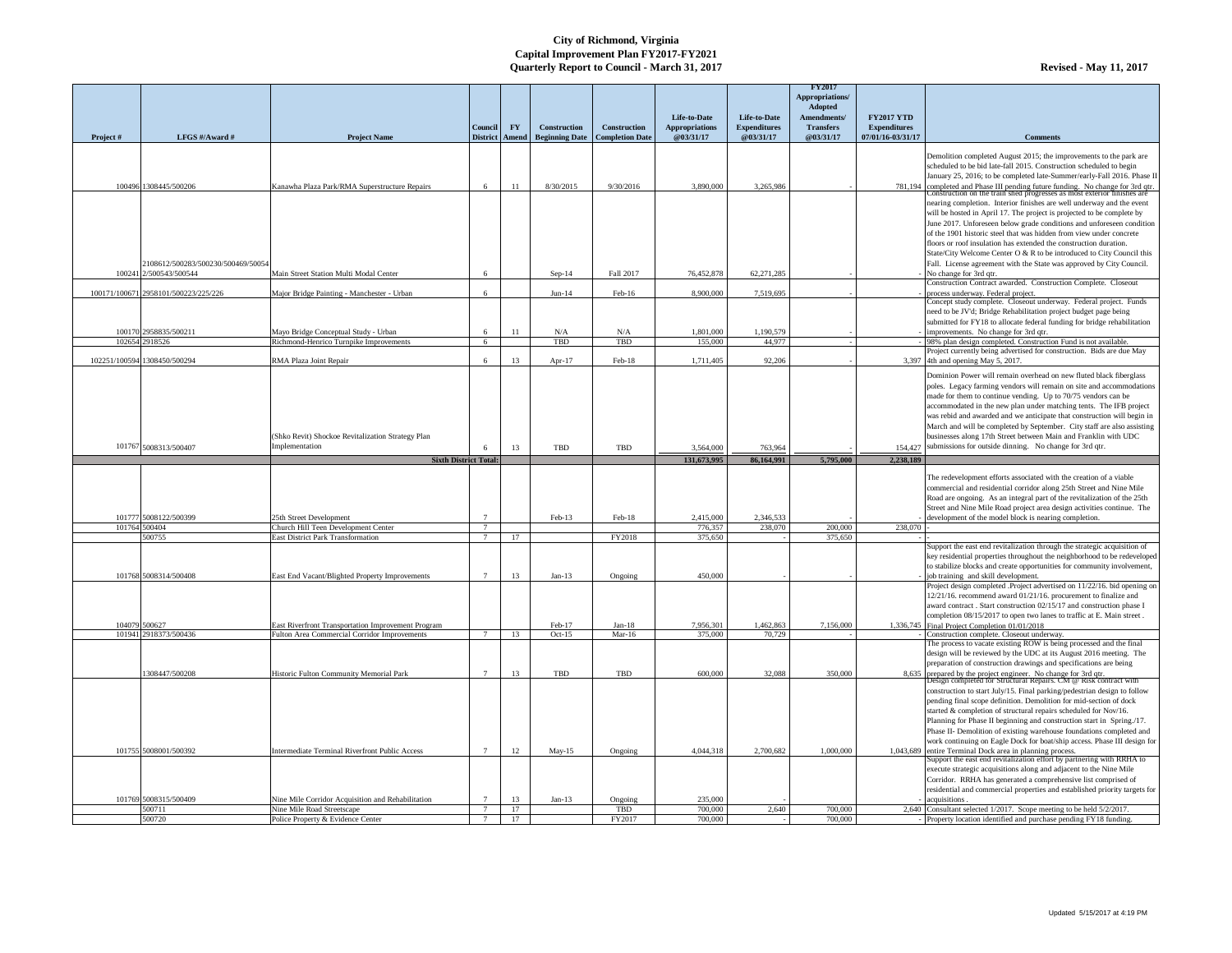| Project # | LFGS #/Award #                          | <b>Project Name</b>                                                   | Council  <br><b>District</b> | $\mathbf{F}\mathbf{Y}$ | <b>Construction</b><br>Amend   Beginning Date   Completion Date | <b>Construction</b> | Life-to-Date<br><b>Appropriations</b><br>@03/31/17 | Life-to-Date<br><b>Expenditures</b><br>@03/31/17 | <b>FY2017</b><br>Appropriations/<br>Adopted<br>Amendments/<br><b>Transfers</b><br>@03/31/17 | <b>FY2017 YTD</b><br><b>Expenditures</b><br>07/01/16-03/31/17 | <b>Comments</b>                                                                                                                                                                                                                                                                                                                                                                                                                                                                                                                                                                                                                                                                                          |
|-----------|-----------------------------------------|-----------------------------------------------------------------------|------------------------------|------------------------|-----------------------------------------------------------------|---------------------|----------------------------------------------------|--------------------------------------------------|---------------------------------------------------------------------------------------------|---------------------------------------------------------------|----------------------------------------------------------------------------------------------------------------------------------------------------------------------------------------------------------------------------------------------------------------------------------------------------------------------------------------------------------------------------------------------------------------------------------------------------------------------------------------------------------------------------------------------------------------------------------------------------------------------------------------------------------------------------------------------------------|
|           |                                         |                                                                       |                              |                        |                                                                 |                     |                                                    |                                                  |                                                                                             |                                                               | These funds will supported the demolition of the former Armstrong High<br>School(98% Complete) and the infrastructure improvements needed for<br>the first phase of development prior to the development of 250 units of<br>housing. Funds to be used specifically for planning, design, demolition,                                                                                                                                                                                                                                                                                                                                                                                                     |
|           | 102062 5008316/500453                   | <b>Public Housing Transformation</b>                                  | $\overline{7}$               | 14                     | Spring 2015                                                     | TBD                 | 9,000,000                                          | 1,285,501                                        | 4,000,000                                                                                   |                                                               | and site preparation to include streets, alleyways, curb/gutter, sidewalks,<br>1,285,501 water, sewer and lighting. Demolition is 35% complete.<br>Project scope to be determined pending Development Project. Phase III                                                                                                                                                                                                                                                                                                                                                                                                                                                                                 |
|           | 102188/104763 2948751/500474            | Route 5 Relocation - Urban                                            |                              |                        | TBD                                                             | TBD                 | 1,640,428                                          | 290,426                                          | 1,150,000                                                                                   |                                                               | incl. intersection @ Main St. & Williamsburg Ave. is being scoped for<br>possible construction.                                                                                                                                                                                                                                                                                                                                                                                                                                                                                                                                                                                                          |
|           | 500615                                  | Stone Bistro                                                          |                              | 16                     | TBD                                                             | FY2020              | 23,000,000                                         |                                                  |                                                                                             |                                                               |                                                                                                                                                                                                                                                                                                                                                                                                                                                                                                                                                                                                                                                                                                          |
|           |                                         | <b>Seventh District Total:</b>                                        |                              |                        |                                                                 |                     | 52,268,054                                         | 8,429,533                                        | 15,631,650                                                                                  | 3,915,281                                                     |                                                                                                                                                                                                                                                                                                                                                                                                                                                                                                                                                                                                                                                                                                          |
|           | 102656 500552                           | <b>Belmont Road Roundabout</b>                                        |                              | 15                     | TBD                                                             | TBD                 | 665,323                                            | 456,942                                          |                                                                                             |                                                               | 386,450 Construction complete. Closeout Underway. No change for 3rd qtr.                                                                                                                                                                                                                                                                                                                                                                                                                                                                                                                                                                                                                                 |
|           | 101776 5008101/500395                   | Blackwell HOPE VI Conservation & Redevelopment Program                |                              | -11                    | $Jul-07$                                                        | Mar-16              | 6,050,892                                          | 5,939,487                                        |                                                                                             |                                                               | RRHA's contractor is building the final development phase, consisting of<br>9 duplex senior cottages for lease. This activity will complete the Hope<br>VI grant. Additional single-family home construction will follow on<br>remaining vacant lots. No change for 3rd qtr.                                                                                                                                                                                                                                                                                                                                                                                                                             |
|           |                                         |                                                                       |                              |                        |                                                                 |                     |                                                    |                                                  |                                                                                             |                                                               | ROW is 90% completed. Final construction plans being prepared.                                                                                                                                                                                                                                                                                                                                                                                                                                                                                                                                                                                                                                           |
|           | 2948181/500263/264/265                  | Commerce Rd.: Bellemeade to 450 ft - Urban                            |                              |                        | $Sep-16$                                                        | $Jun-18$            | 14,260,405                                         | 885,917                                          |                                                                                             |                                                               | Preparing for a Pre-Ad Conference 5/2017                                                                                                                                                                                                                                                                                                                                                                                                                                                                                                                                                                                                                                                                 |
|           | 2948835/500267/473/491<br>104245 500654 | Deepwater Terminal Road - Urban<br>Eighth District Park               | 8<br>- 8                     | -11<br>15              | $Mar-13$<br>TBD                                                 | $Oct-13$<br>TBD     | 4,116,000<br>200,000                               | 1,949,197                                        |                                                                                             | 10,875                                                        | Scope Being Determined                                                                                                                                                                                                                                                                                                                                                                                                                                                                                                                                                                                                                                                                                   |
|           |                                         |                                                                       |                              |                        |                                                                 |                     |                                                    |                                                  |                                                                                             |                                                               |                                                                                                                                                                                                                                                                                                                                                                                                                                                                                                                                                                                                                                                                                                          |
|           | 100485 1308110/500191                   | Hickory Hill Community center                                         |                              | 13                     | $Mar-17$                                                        | $Oct-17$            | 1,552,280                                          | 1,067,076                                        |                                                                                             |                                                               | A contractor has been selected and construction will begin Spring 2017                                                                                                                                                                                                                                                                                                                                                                                                                                                                                                                                                                                                                                   |
|           | 500708                                  | Jefferson Davis Business Park Improvements                            | - 8                          | 17                     |                                                                 | TBD                 | 200,000                                            |                                                  | 200,000                                                                                     |                                                               | Project complete. Closeout in progress.                                                                                                                                                                                                                                                                                                                                                                                                                                                                                                                                                                                                                                                                  |
|           | 102969 2918752/500599                   | Jefferson Davis Hwy (US 1-301): Chesterman Ave.                       | - 8                          |                        | TBD                                                             | TBD                 | 773,000                                            | 588,134                                          |                                                                                             |                                                               | VDOT scoping intersection design on temporary hold.                                                                                                                                                                                                                                                                                                                                                                                                                                                                                                                                                                                                                                                      |
|           | 100675 2928755/500288                   | Midlothian Turn/Belt Blvd Bridge Interchange Imp                      |                              |                        | N/A                                                             | N/A                 | 300,000                                            | 185,540                                          |                                                                                             |                                                               | Interchange study complete. Bridge design repair plans underway with<br>90% plans. Environmental document being prepared by consultant.                                                                                                                                                                                                                                                                                                                                                                                                                                                                                                                                                                  |
|           |                                         |                                                                       |                              |                        |                                                                 |                     |                                                    |                                                  |                                                                                             |                                                               | Final Design complete. Temporary easements needed on numerous                                                                                                                                                                                                                                                                                                                                                                                                                                                                                                                                                                                                                                            |
|           | 102194 291-New/500477                   | Terminal Avenue Belt Blvd Sidewalk Improvements                       |                              | 14                     | TBD                                                             | TBD                 | 200,000                                            | 1,500                                            |                                                                                             |                                                               | parcels. Anticipates starting construction this summer.                                                                                                                                                                                                                                                                                                                                                                                                                                                                                                                                                                                                                                                  |
|           | 101924 130-New/500430                   | <b>Eighth District Total:</b><br><b>Carnation Street New Sidewalk</b> | $\mathbf{Q}$                 |                        |                                                                 |                     | 28,317,900                                         | 11,073,794                                       | 200,000                                                                                     | 397,326                                                       |                                                                                                                                                                                                                                                                                                                                                                                                                                                                                                                                                                                                                                                                                                          |
|           | 291-New/500448                          | Hey Road Sidewalk Improvements                                        | - 9                          | 14                     | <b>TBD</b><br>N/A                                               | $Dec-21$<br>Jan-16  | 600,000<br>100,000                                 | 1,748<br>59,219                                  | 600,000                                                                                     | 15,437                                                        | Survey in progress. No change for 3rd qtr                                                                                                                                                                                                                                                                                                                                                                                                                                                                                                                                                                                                                                                                |
|           | 101924 130-New/500429                   | Hull St.: Dixon Dr. to Elkhardt - Urban                               | $\mathbf Q$                  | 12                     | TBD                                                             | TBD                 | 4,969,752                                          | 2,051,464                                        | 230,000                                                                                     |                                                               | Project is 30% design complete moving forward with runoff design<br>methodology for SWMP no construction funds available, project is<br>submitting two applications for smart scale program. Phase I smart scale<br>from hey rd to Warwick Rd cost is approx. 22 Million dollars JMT to<br>submit modified 30% plans design 05/01/17<br>crymnasium Root/HVAC Repiacement completed in fail of 2015.<br>Planning Commission approval of the conceptual Masterplan completed<br>June 2016. Bids were received for the gym renovations (Phase I) and                                                                                                                                                        |
|           | 101906 130-New/500428                   | Southside Community Center                                            |                              |                        | $Jun-15$                                                        | Ongoing             | 3,613,500                                          | 2,916,458                                        |                                                                                             |                                                               | construction started September 2016 with a scheduled completion in<br>April 2017. Unforeseen conditions have caused a revision to the<br>585,727 completion date to late May 2017.                                                                                                                                                                                                                                                                                                                                                                                                                                                                                                                       |
|           |                                         | <b>Ninth District Total:</b>                                          |                              |                        |                                                                 |                     | 9,283,252                                          | 5,028,889                                        | 830,000                                                                                     | 601,164                                                       |                                                                                                                                                                                                                                                                                                                                                                                                                                                                                                                                                                                                                                                                                                          |
|           | 100486 1308115/500194                   | (BldgFac) Parks and Recreation Building Maintenance                   | <b>CW</b>                    |                        | Ongoing                                                         | Ongoing             | 5,759,801                                          | 4,965,095                                        | 350,000                                                                                     |                                                               | Hotchkiss Community Center Roof Replacement and Repair bids due<br>back October 28th. Pine Camp Roof Repair/Replacement project to be<br>69,753 bid in early Nov. No change for 3rd qtr.                                                                                                                                                                                                                                                                                                                                                                                                                                                                                                                 |
|           |                                         |                                                                       |                              |                        |                                                                 |                     |                                                    |                                                  |                                                                                             |                                                               | Funding committed to supplement various projects. No change for 3rd                                                                                                                                                                                                                                                                                                                                                                                                                                                                                                                                                                                                                                      |
|           | Multiple 2948791/500343                 | 4R Capital projects - Urban                                           | <b>CW</b>                    |                        | Ongoing                                                         | Ongoing             | 1,665,000                                          | 1,014,355                                        |                                                                                             |                                                               |                                                                                                                                                                                                                                                                                                                                                                                                                                                                                                                                                                                                                                                                                                          |
|           | 100221 2308302/500250                   | 800 MHz Radio System Update & Equip. Replacement                      | <b>CW</b>                    | 12                     | Ongoing                                                         | Ongoing             | 28,212,000                                         | 5,406,557                                        | 13,083,000                                                                                  |                                                               | The city has entered into a contract with Motorola Solutions, Inc. for a<br>turn-key replacement of the city's radio system. New tower sites have<br>been identified and approved by the Planning Commission. Delivery of<br>public safety radios is expected in spring of 2017 with the remaining<br>general government radios and new system as a whole projected to be<br>4,839,625 completed in late 2020. No change for 3rd qtr.                                                                                                                                                                                                                                                                    |
|           | 564661 500559                           | 9-1-1 Emergency Communications Center Expansion                       | <b>CW</b>                    | 15                     | N/A                                                             | TBD                 | 2,826,807                                          | 417,510                                          | 1,800,000                                                                                   |                                                               | The RFP for architectural design and engineering services was published<br>on September 24, 2014 with a proposal deadline of October 23, 2014.<br>The RFP evaluation committee has completed scoring of the proposals<br>and a contract is expected to be awarded during the month of Jan./15<br>with the expectation that the design will be completed by summer,<br>calendar year 2015. Design completed. Construction schedule is pending<br>FY17 funding. Re-design efforts in progress and RFQ schedule for<br>Feb/2017, RFP scheduled for March 2017 and planned construction start<br>May/2017. RFQ process completed and IFB due on May 25, 2017 for<br>135,455 construction start in July/2017. |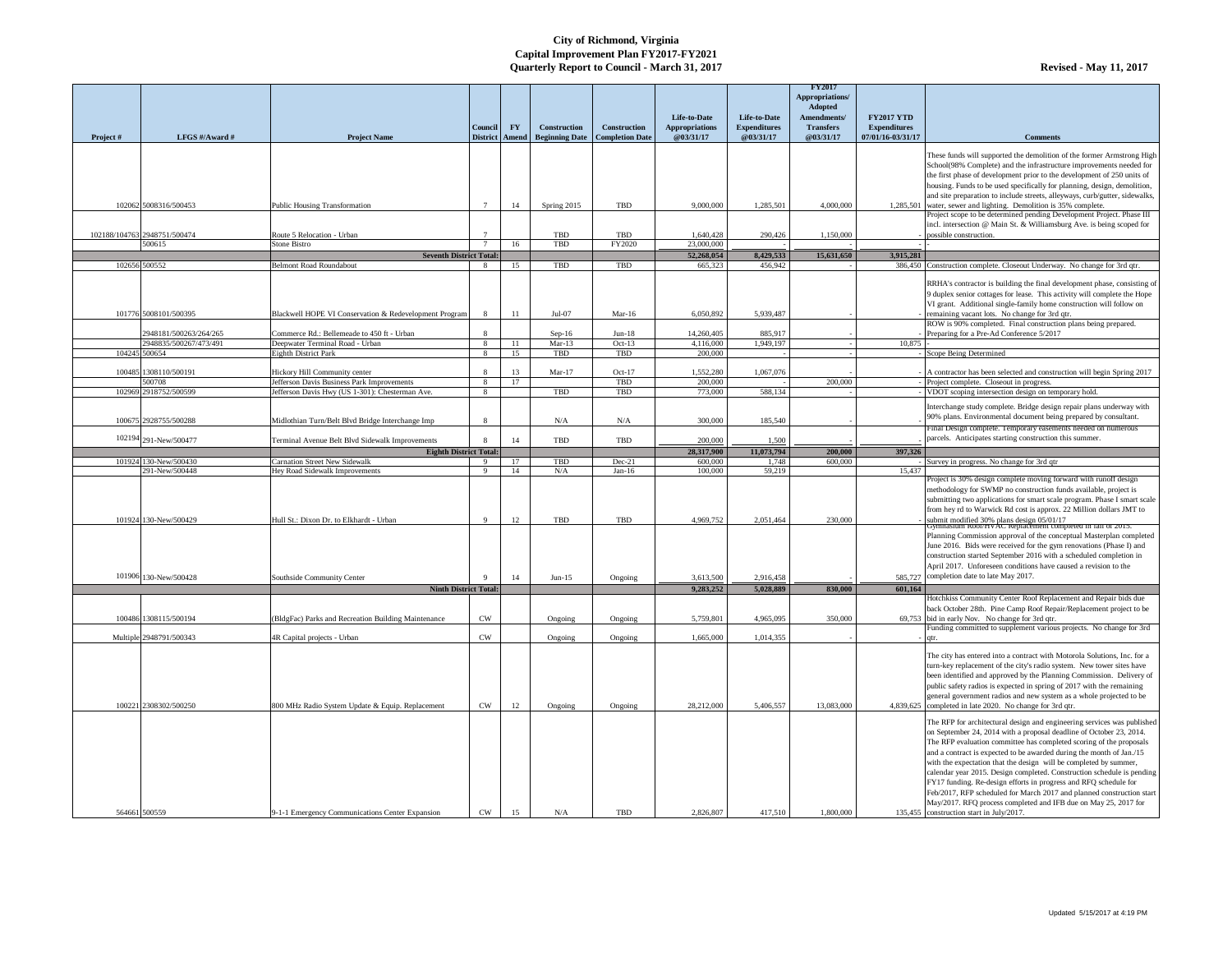|          |                              |                                                      | <b>Council</b> | <b>FY</b>      | <b>Construction</b>                                 | <b>Construction</b> | Life-to-Date<br><b>Appropriations</b> | Life-to-Date<br><b>Expenditures</b> | <b>FY2017</b><br>Appropriations/<br><b>Adopted</b><br><b>Amendments</b><br><b>Transfers</b> | <b>FY2017 YTD</b><br><b>Expenditures</b> |                                                                                                                                                                                                                                                                                                                                                                                                                                                                                                                                                                                                                                                                                                                                                                                                                                                                                                                                                                                                                                                                                                                                                                                        |
|----------|------------------------------|------------------------------------------------------|----------------|----------------|-----------------------------------------------------|---------------------|---------------------------------------|-------------------------------------|---------------------------------------------------------------------------------------------|------------------------------------------|----------------------------------------------------------------------------------------------------------------------------------------------------------------------------------------------------------------------------------------------------------------------------------------------------------------------------------------------------------------------------------------------------------------------------------------------------------------------------------------------------------------------------------------------------------------------------------------------------------------------------------------------------------------------------------------------------------------------------------------------------------------------------------------------------------------------------------------------------------------------------------------------------------------------------------------------------------------------------------------------------------------------------------------------------------------------------------------------------------------------------------------------------------------------------------------|
| Project# | LFGS #/Award #               | <b>Project Name</b>                                  |                |                | District   Amend   Beginning Date   Completion Date |                     | @03/31/17                             | @03/31/17                           | @03/31/17                                                                                   | 07/01/16-03/31/17                        | <b>Comments</b>                                                                                                                                                                                                                                                                                                                                                                                                                                                                                                                                                                                                                                                                                                                                                                                                                                                                                                                                                                                                                                                                                                                                                                        |
|          |                              |                                                      |                |                |                                                     |                     |                                       |                                     |                                                                                             |                                          | Project is in progress. Working with the Workforce Development<br>Program to utilize their skilled labor to produce bike racks. 225 post-and-<br>ring racks locally fabricated have been installed. 30 "staple" (inverted U)<br>racks were completed for the "Go Bike" project in collaboration with the<br>Chamber of Commerce, 12 of which have been installed. 60 "staple"<br>style racks were produced with 29 installed. A total of 415 bike racks                                                                                                                                                                                                                                                                                                                                                                                                                                                                                                                                                                                                                                                                                                                                |
|          | 101939 2908023/500435        | <b>Bicycle Parking Racks</b>                         | CW             | 1 <sup>3</sup> | Apr-13                                              | Ongoing             | 150,000                               | 51,638                              | 25,000                                                                                      |                                          | 1,894 have been installed since the start of the initiative.<br>Manchester Bridge Bike Lanes, Lee Bridge Bike Lanes, and W. Leigh St                                                                                                                                                                                                                                                                                                                                                                                                                                                                                                                                                                                                                                                                                                                                                                                                                                                                                                                                                                                                                                                   |
|          | Multiple 2908222/500309      | Bike Lanes/Bike Boulevards (Bike Lanes "Sharrows")   | <b>CW</b>      | 12             | Ongoing                                             | Ongoing             | 3,150,000                             | 1,151,130                           | 500,000                                                                                     |                                          | (Myers St to Dineen St) Bike Lanes completed in Aug, 2015. 25 lane<br>miles of bike lanes at 90% design as of April 2017 with construction<br>107,913 (striping) slated for summer 2017.<br>1st Qtr - 5 Full demolitions - 1 Stabilization 2nd Qtr - 1 demolition No                                                                                                                                                                                                                                                                                                                                                                                                                                                                                                                                                                                                                                                                                                                                                                                                                                                                                                                   |
|          | 101522 5008766/500324        | <b>Building Demolition</b>                           | <b>CW</b>      |                | Jul-98                                              | Ongoing             | 6,200,000                             | 5,865,546                           |                                                                                             |                                          | change for 3rd qtr.                                                                                                                                                                                                                                                                                                                                                                                                                                                                                                                                                                                                                                                                                                                                                                                                                                                                                                                                                                                                                                                                                                                                                                    |
|          | 100493 1308186C/500203       | <b>Cemetery Improvements</b>                         | <b>CW</b>      |                | Ongoing                                             | Ongoing             | 3,586,764                             | 3,507,078                           |                                                                                             |                                          | Preparing plans for providing additional burial space on existing,<br>undeveloped land at Riverview Cemetery. Construction to provide for<br>additional burial sites @ Oakwood Cemetery has been completed. A<br>similar project for Riverview Cemetery will be begun once a contractor<br>80,456 has been selected. No change for 3rd qtr.                                                                                                                                                                                                                                                                                                                                                                                                                                                                                                                                                                                                                                                                                                                                                                                                                                            |
|          |                              |                                                      |                |                |                                                     |                     |                                       |                                     |                                                                                             |                                          | Construction began May 2016 for installation of generator redundancy                                                                                                                                                                                                                                                                                                                                                                                                                                                                                                                                                                                                                                                                                                                                                                                                                                                                                                                                                                                                                                                                                                                   |
|          | 102706/100206 2308140/500232 | City Hall Emergency Generator Replacement            | <b>CW</b>      |                | $Nov-08$                                            | Ongoing             | 2,255,000                             | 2,190,164                           |                                                                                             |                                          | and DIT redundant circuitry. Working with DIT to schedule circuit cut-<br>over, anticipated completion date September 2017. Construction<br>currently on hold until DIT completes systems upgrade to allow<br>415,224 redundant circuitry to continue in DataCenter.                                                                                                                                                                                                                                                                                                                                                                                                                                                                                                                                                                                                                                                                                                                                                                                                                                                                                                                   |
|          | 100208 2308154/500242        | City Hall HVAC Valve Replacement                     | <b>CW</b>      |                | Feb-16                                              | Ongoing             | 2,210,000                             | 25,790                              |                                                                                             |                                          | AHU 4 construction complete; next phase of project (valves and steam<br>traps) On going project, however, additional funds will be needed to<br>complete City Hall. Replace failing heating and cooling valves; The<br>following projects are currently ongoing: Replace Hot and Chilled water<br>line replacement at various location, replace all restroom drains, replace<br>hot and chilled water lines at the 1st floor, replace roof drain lines above<br>room 100 1st floor. The total sum for the projects is \$120,673.00.<br>Respectively (\$47,363, \$41,184, \$18,384, \$13,742). Additional projects<br>completed are: Replace chilled and hot water lines (\$12,480); Install hot<br>water recirculation equipment (\$33,193); Install (4) hot taps on Chill<br>and hot water lines (\$6,303). The remaining funds per rapids as of<br>7/22/16 were \$288,217.05) *(UPDATE: 10/21/16) - Two (2) additional<br>projects currently on-going: Replace Booster Pump at City Hall and<br>Design Replacement of Steam Coils and VAVs. Respectively (\$57,887<br>and \$14,125). The remaining funds per rapids as of $10/21/16$ is<br>8,635 \$245,103.82 No change for 3rd qtr. |
|          |                              |                                                      |                |                |                                                     |                     |                                       |                                     |                                                                                             |                                          | Projects under construction, to support the renovations for the Fire                                                                                                                                                                                                                                                                                                                                                                                                                                                                                                                                                                                                                                                                                                                                                                                                                                                                                                                                                                                                                                                                                                                   |
|          | 100229 2308933/500269        | City Hall Interior Renovations                       | <b>CW</b>      |                | $On\text{-going}$                                   | Ongoing             | 631,000                               | 614,801                             |                                                                                             |                                          | Alarm/Sprinkler Project UPDATE 100% Complete . City Council Suite                                                                                                                                                                                                                                                                                                                                                                                                                                                                                                                                                                                                                                                                                                                                                                                                                                                                                                                                                                                                                                                                                                                      |
|          | Multiple 2308235/500438      | <b>City Hall Renovation Project</b>                  | <b>CW</b>      | 13             | Feb-13                                              | Ongoing             | 4,368,085                             | 3,022,316                           |                                                                                             |                                          | renovation UPDATE Project on HOLD pending future funding.<br>The City hired an Architectural firm in Sept. of 2011. To date the firm<br>has completed a space utilization study and provided three options for<br>the build-out of temporary office space in 730 East Broad Street to<br>accommodate staff during major construction in City Hall. Construction<br>and MEP drawing should be completed by Dec. 3, 2012. The City has<br>hired the A/E firm for renovation design of first, third, fourth floor.<br>Construction start scheduled for May 15, 2015 for schedule completion<br>of 1st & 4th floors Dec./2015. Phase III design for 1st Fl. Finance<br>complete and IFB due 12/8/16. Construction start Feb 1 with scheduled<br>65,587 completion for Aug/2017.                                                                                                                                                                                                                                                                                                                                                                                                            |
|          |                              |                                                      |                |                |                                                     |                     |                                       |                                     |                                                                                             |                                          | City Hall Boiler Replacement Project for unit# 5 underway. A/E Design                                                                                                                                                                                                                                                                                                                                                                                                                                                                                                                                                                                                                                                                                                                                                                                                                                                                                                                                                                                                                                                                                                                  |
|          | 100216 2308223/500246        | City Hall Replacement of Boilers and Related Systems | <b>CW</b>      |                | Mar-09                                              | Ongoing             | 496,000                               | 334,247                             |                                                                                             |                                          | 100% complete and IFB-Construction submitted through Procurement.<br>64,149 Construction scheduled to begin FY-2017 and be completed FY-2018.<br>Funds will be used in designated areas of Church Hill, Carver/NTW,                                                                                                                                                                                                                                                                                                                                                                                                                                                                                                                                                                                                                                                                                                                                                                                                                                                                                                                                                                    |
|          | Multiple 5008105C/500396     | Citywide Neighborhood Improvements (Bloom)           | <b>CW</b>      |                | $Jul-00$                                            | Ongoing             | 5,651,125                             | 4,349,767                           | 100,000                                                                                     |                                          | Swansboro(The Hollands) and Matthews Heights for approved<br>184,268 infrastructure improvements. Ongoing.                                                                                                                                                                                                                                                                                                                                                                                                                                                                                                                                                                                                                                                                                                                                                                                                                                                                                                                                                                                                                                                                             |
|          | Multiple 2908910/500361      | Citywide Traffic Calming                             | CW             |                | Ongoing                                             | Ongoing             | 4,849,640                             | 3,471,176                           | 399,640                                                                                     |                                          | Several projects: Circles at Franklin St and concrete median at<br>Riverside Dr and New Kent Rd - construction completed. Speed tables<br>on Seminary Ave, St Christopher Rd, and Clarence St - construction on<br>going. Crosswalk and RRFB at Three Chopt Rd and Towana Rd -<br>Design completed. Construction is scheduled for Summer 2017.<br>Splitters and speed table on Granite Ave - Design completed.<br>Construction is Summer 2017. Circles at Dorset Rd - Design<br>completed. Idlewood Ave Roundabout - AD on March, 31 and<br>364,953 Estimated to start construction in July, 2017.                                                                                                                                                                                                                                                                                                                                                                                                                                                                                                                                                                                     |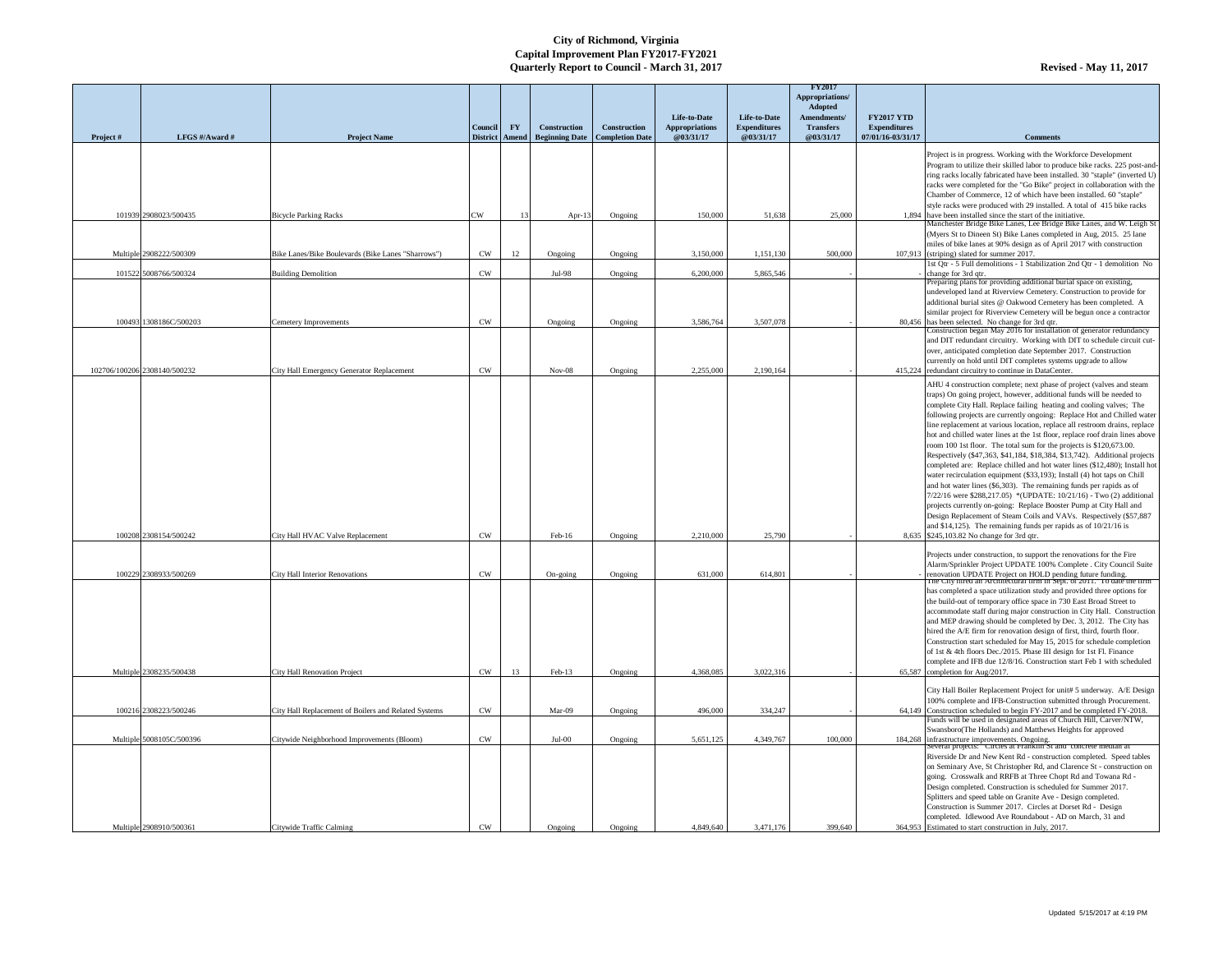|           |                                         |                                                                                  |                        |              |                      |                                                                            |                                                    |                                                  | <b>FY2017</b><br>Appropriations/<br>Adopted  |                                                               |                                                                                                                                                                                                                                                                                                                                                                                                                                                                                                                                                                                                                                                                                                                                                                                                                                         |
|-----------|-----------------------------------------|----------------------------------------------------------------------------------|------------------------|--------------|----------------------|----------------------------------------------------------------------------|----------------------------------------------------|--------------------------------------------------|----------------------------------------------|---------------------------------------------------------------|-----------------------------------------------------------------------------------------------------------------------------------------------------------------------------------------------------------------------------------------------------------------------------------------------------------------------------------------------------------------------------------------------------------------------------------------------------------------------------------------------------------------------------------------------------------------------------------------------------------------------------------------------------------------------------------------------------------------------------------------------------------------------------------------------------------------------------------------|
| Project # | LFGS #/Award #                          | <b>Project Name</b>                                                              | Council                | <b>FY</b>    | <b>Construction</b>  | <b>Construction</b><br>District   Amend   Beginning Date   Completion Date | Life-to-Date<br><b>Appropriations</b><br>@03/31/17 | Life-to-Date<br><b>Expenditures</b><br>@03/31/17 | Amendments/<br><b>Transfers</b><br>@03/31/17 | <b>FY2017 YTD</b><br><b>Expenditures</b><br>07/01/16-03/31/17 | <b>Comments</b>                                                                                                                                                                                                                                                                                                                                                                                                                                                                                                                                                                                                                                                                                                                                                                                                                         |
|           |                                         |                                                                                  |                        |              |                      |                                                                            |                                                    |                                                  |                                              |                                                               | Phase 1 signs installation complete. Replacing/repairing a couple of<br>damaged signs. The second phase of the project will involve the design<br>and implementation of the pedestrian wayfinding piecethat is                                                                                                                                                                                                                                                                                                                                                                                                                                                                                                                                                                                                                          |
|           | 101519 2108123/500323                   | Citywide Wayfinding Signage                                                      | <b>CW</b>              |              | $May-11$             | $Dec-17$                                                                   | 1,695,000                                          | 1,085,880                                        |                                              |                                                               | scheduled to start design work within next 45-60 days, with an<br>3,470 anticipated final installation by end of year, early 2018.<br>VDOT administered, City matching funds only. Broad St. Phase                                                                                                                                                                                                                                                                                                                                                                                                                                                                                                                                                                                                                                      |
|           | 101692 2918364/500369                   |                                                                                  |                        |              |                      |                                                                            |                                                    |                                                  |                                              |                                                               | complete, Nine Mile Rd. complete. Richmond Gateway Sign project<br>under construction anticipate August completion. Awaiting final bill<br>from VDOT                                                                                                                                                                                                                                                                                                                                                                                                                                                                                                                                                                                                                                                                                    |
|           |                                         | Commonwealth Gateway Interstate Landscaping                                      | <b>CW</b>              | 12           | 03/2012              | Aug- $15$                                                                  | 426,000                                            | 97,223                                           |                                              |                                                               | Current project scope consists of Pre-K (260 children) Facility as Phase<br>V to the M. L. King Middle School Project. Pre-K Facility design is                                                                                                                                                                                                                                                                                                                                                                                                                                                                                                                                                                                                                                                                                         |
|           | Multiple 2308105/500455                 |                                                                                  | <b>CW</b>              |              | 5/2014               |                                                                            |                                                    | 7,387,438                                        |                                              |                                                               | complete & construction (Exterior envelope, interior partitions and MEP<br>rough in) is underway. Scheduled completion on 6/15/15. MLK Pre-K<br>close out process underway. Other project scoping underway. No change                                                                                                                                                                                                                                                                                                                                                                                                                                                                                                                                                                                                                   |
|           |                                         | Community Schools/Parks/Libraries                                                |                        |              |                      | Ongoing                                                                    | 8,251,485                                          |                                                  |                                              |                                                               | 138,974 for 3rd qtr.<br>816 Riverside Park was acquired and demolished. It is scheduled for                                                                                                                                                                                                                                                                                                                                                                                                                                                                                                                                                                                                                                                                                                                                             |
|           |                                         |                                                                                  |                        |              |                      |                                                                            |                                                    |                                                  |                                              |                                                               | auction spring/summer of 2017. 1006 W. Franklin and 1302 Floyd<br>Avenue were also acquired and sold at auction on 8/23/16. 1006 West<br>Franklin Street sold for \$291,500 and 1302 Floyd Avenue sold for<br>\$258,500. Sales of both properties to respective owners adopted by                                                                                                                                                                                                                                                                                                                                                                                                                                                                                                                                                       |
|           | 5008177/500327<br>2918755               | Corridor/Gateway Blight Abatement<br><b>Council District Project</b>             | <b>CW</b><br><b>CW</b> | 12           | Ongoing<br>Ongoing   | TBD<br>Ongoing                                                             | 1,200,000<br>5,258,677                             | 590,694<br>5,258,676                             |                                              |                                                               | Council 12/16. No change for 3rd atr.                                                                                                                                                                                                                                                                                                                                                                                                                                                                                                                                                                                                                                                                                                                                                                                                   |
|           |                                         |                                                                                  |                        |              |                      |                                                                            |                                                    |                                                  |                                              |                                                               | <u>in a set a set all the set all the set and the set all the set all the set all the set all the set all the set all the set all the set all the set all the set all the set all the set all the set all the set all the set al</u><br>operations. As of 7/20/2016, a total of 25,311 cases have been processed<br>using the new system. Since the decommissioning of the legacy CRS<br>system in June 2016, all call center agents are now using the RVA One<br>system for most service request types (except for dome DPU-related<br>service requests). In the 3rd Q, the RVAOneProject Team successfully<br>completed a migration of all the forms necessary for the CityWorks and<br>SCF interfaces to work. The Project Team also initiated legal and<br>procurement discussions for a web-based service request submission tool. |
|           | 102038 2308237/500443                   | <b>Customer Relationship Management Program</b>                                  | <b>CW</b>              | 13           | Q1FY14               | FY2018                                                                     | 2,318,350                                          | 1,224,196                                        |                                              | 130,390 for SCF                                               | A Program Manager was formally appointed to RVAOne as well. Late<br>3rd Q/ early 4th Q, the interface for RVAOne to CityWorks was<br>established. The Project Team and DIT are working on establishing this                                                                                                                                                                                                                                                                                                                                                                                                                                                                                                                                                                                                                             |
|           |                                         |                                                                                  |                        |              |                      |                                                                            |                                                    |                                                  |                                              |                                                               | Commission Architectural Review meeting 01/24/17 Approved. (Update<br>IFB for EDI Window Replacement in Procurement going out for Bid                                                                                                                                                                                                                                                                                                                                                                                                                                                                                                                                                                                                                                                                                                   |
|           | 104579 500700<br>101765 5008176/500405  | <b>East District Initiative Building</b><br>Economic Development Investment Fund | <b>CW</b><br><b>CW</b> |              | Apr- $17$<br>Ongoing | Aug- $17$<br>Ongoing                                                       | 93,000<br>2,687,158                                | 8,119<br>2,670,308                               | 93,000                                       |                                                               | $8,119$ 04/26/17.)<br>Ongoing                                                                                                                                                                                                                                                                                                                                                                                                                                                                                                                                                                                                                                                                                                                                                                                                           |
|           | Multiple 2308929/500272/500555          | <b>Fire Station Renovations</b>                                                  | <b>CW</b>              |              | Ongoing              | Ongoing                                                                    | 8,663,424                                          | 6,388,337                                        | 1,963,424                                    | 881,171                                                       | Renovations to Fire Station No. 10 & No.13 complete. Fire Stations<br>No.8, 19, 20 $&$ 21 scheduled for renovations with the start of<br>construction at FS No. 20 in August 2016 and scheduled completion in<br>April 2017. Design of FS No. 21 started July 2016 with IFB scheduled<br>for late February 2017. Due to insufficient funding to proceed with FS<br>#21 construction, an IFB is on hold at this time. The plan calls for one<br>station to be completed as the next renovation starts.                                                                                                                                                                                                                                                                                                                                   |
|           |                                         |                                                                                  |                        |              |                      |                                                                            |                                                    |                                                  |                                              |                                                               | This project allows for the purchase of replacement vehicles and<br>equipment used to provide services throughout the City. Since July 1,<br>2016, Fleet has ordered 2 fire trucks costing \$1,002,266 and 51 Police<br>Vehicles costing approximately \$ 1,467,000. As Fleet enters the fourth<br>quarter, only \$70,000 of the \$4.98 million budget appropriated to DPW<br>for FY17 remains to be spent. These funds will be spent before the end of<br>the fiscal year. Only 7 pieces of equipment ordered for FY17 remain to                                                                                                                                                                                                                                                                                                       |
|           | 100801 0293102/500164                   | Fleet replacement program                                                        | <b>CW</b>              | 12           | $Jul-13$             | Ongoing                                                                    | 28,929,612                                         | 15,885,216                                       | 5,000,000                                    |                                                               | be received.<br>After completion of the 30% design phase, GRTC and its partners have<br>entered semi-final design - 30% to 60%. The Final Design will begin<br>March 2016 with the construction phase starting June 2016.<br>Construction phase will be complete August 2017 with final Testing and<br>Acceptance in October 2017.<br><b>Note: The Virginia Department of Transportation (VDOT) will lead</b>                                                                                                                                                                                                                                                                                                                                                                                                                           |
|           | 104086 500628                           | <b>GRTC Bus Rapid Transit</b>                                                    | <b>CW</b>              |              | March 2016           | $Oct-17$                                                                   | 7,600,000                                          | 3,800,000                                        | 3,800,000                                    |                                                               | 3,800,000 and manage the construction phase of the BRT project.                                                                                                                                                                                                                                                                                                                                                                                                                                                                                                                                                                                                                                                                                                                                                                         |
|           | 7808105/500493<br>102575 2918186/500539 | High School Athletic facilities<br><b>ISTEA Projects</b>                         | <b>CW</b><br><b>CW</b> | 13           | 11/2012<br>Ongoing   | TBD<br>Ongoing                                                             | 2,658,438<br>1,543,895                             | 2,290,438<br>809,878                             |                                              |                                                               | \$88.3K encumbered for Wythe tennis courts. No change for 3rd qtr.<br>Federal projects. No change for 3rd qtr.                                                                                                                                                                                                                                                                                                                                                                                                                                                                                                                                                                                                                                                                                                                          |
|           | 100613 2908232/500307/313/314           | <b>ITS</b> Signal System                                                         | CW                     | $\mathbf{L}$ | July 2013            | June 2017                                                                  | 10,000,000                                         | 3,773,326                                        |                                              |                                                               | Construction is underway (about 35% completed).                                                                                                                                                                                                                                                                                                                                                                                                                                                                                                                                                                                                                                                                                                                                                                                         |
|           | 100503 130C300/500297                   | James River Park System                                                          | <b>CW</b>              |              | $Jul-06$             | Ongoing                                                                    | 237,000                                            | 320,735                                          |                                              |                                                               | Various projects underway; purchased equipment for the trails<br>construction and renovation as well as planned improvements at the<br>James River Visitor's Center/Maintenance Headquarters. Staff<br>62,964 reviewing charges.                                                                                                                                                                                                                                                                                                                                                                                                                                                                                                                                                                                                        |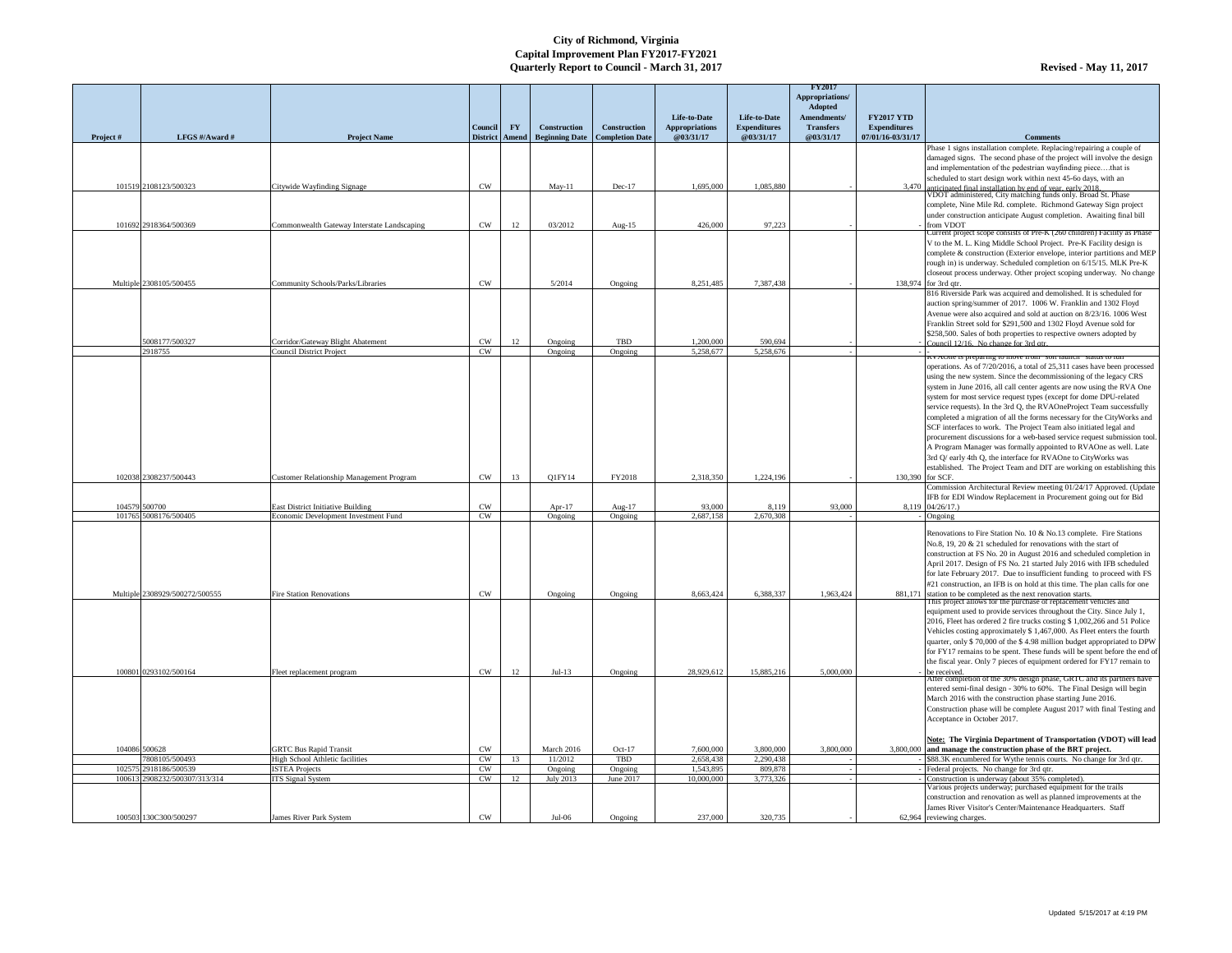| @03/31/17<br>07/01/16-03/31/17<br>Project#<br>LFGS #/Award #<br><b>Project Name</b><br>District   Amend   Beginning Date   Completion Date<br>@03/31/17<br>@03/31/17<br><b>Comments</b><br>HVAC Design - VAV Box and Controls currently 95% complete (in<br>place of boilers and generator project). IFB-Construction to be submitted<br>to Procurement FY-2017, scheduled completion FY-2018.<br>Building Assessment underway to identify all building deficiencies.<br>Working with Court Staff to review additional projects; building<br>assessment, window replacement, security improvements to prioritize<br><b>CW</b><br>Phase I projects. Scheduled to begin Phase I Projects FY-2018.<br>100200/104005 2308104/500228/500701<br>John Marshall Court Building Renovations<br>Aug- $08$<br>4,926,000<br>3,223,788<br>1,086,000<br>Ongoing<br>29,009<br>HVAC System (RTU 2) complete, Seal and re-stripe parking lot<br>completed; renovate control room in progress. Roof replacement; The<br>following project was completed 5/31/16 - Greenhouse Electrical<br>Renovations for \$5,218.00. Additionally, RTU #10 was replaced July<br>2016 (\$15,223.00). The remaining funds per Rapids as of 7/22/16 are<br>\$1,191,783.40 (500261-100228). Current projects are boiler replacement,<br>HVAC upgrades, fire alarm upgrades. UPDATE A&E complete for<br>replacement of Fire Alarm Upgrade. IFB for Construction in<br><b>CW</b><br>Jul-08<br>100228 2308931/500261<br>Ongoing<br>2,800,003<br>1,683,013<br>185,000<br>Juvenile Detention center<br>99,791<br>Procurement.<br>Ongoing - Acquisition closed February 2013. Balance will be used to<br>make parking improvements to support the development of the area as a<br>park and preserve balance as green space for eventual development of<br>Lehigh Terraces. Tentative completion date, June 2017. No change for<br>2308155<br><b>CW</b><br>$Jun-17$<br>Lehigh Acquisition<br>2/2013<br>2,200,000<br>2,200,000<br>3rd qtr.<br>Main Library Elevator Replacement/Fire Alarm System Project<br>construction phase work is completed - dates shown are for this portion<br>of the overall Library Renovations work. MLB Roof Replacement<br>Project completed on Feb. 6, 2015. Special Collections Area HVAC<br><b>CW</b><br>5,385,190<br>Multiple 2308135/500231<br><b>Library Renovations</b><br>Oct- $12$<br>5,591,500<br>1,139 design complete and solicitation for bids pending future funding.<br>The trial Ave Westover Thus, Dennont Ave Then St. $\alpha$ Droad Noc<br>Ongoing<br>Branch Library Projects and Main Library Lower Level Auditorium<br>Project are complete. East End BL Project construction phase work<br>completed in Oct.13. Main Library 2nd Floor renovation IFB scheduled<br>for June/14 with a construction completion scheduled for Feb/15. Ginter<br>Park BL scheduled for construction start of June./15. Completion<br>scheduled for completion Jan/2016. West End BL Project returned to<br>program & re-starting design work. Design for remaining program<br>projects essentially complete. Construction dates are current projections<br>for overall program per extended funding and essentially one project per<br>year. West End design completed and IFB in process. West End Branch<br>construction started Oct./2016 for completion in May/2017. Construction<br>Multiple 2308196/500273<br>Library Retrofit/Library Technology Upgrades & Renovations   CW<br>$Jul-17$<br>11,513,071<br>10,617,970<br>553,424<br>$672,535$ now scheduled for July/2017.<br>$May-10$<br>Inspection program is proceeding on schedule. 5th St. and /th St. over<br>Leigh St. bids received August 2014 over budget. Negotiated with<br>Contractor to award project. Anticipate CN Start 11/14. 7th street bridge<br>over Leigh construction 99% complete, bridge open. 5th Street bridge<br>99% complete; Belvidere Street Br. over CSX/Brook rd Mill and<br>Overlay completed 2/8/16. Lynhaven Ave over Broad Rock creek design<br>@ 60%. MLK/Leigh Street Viaduct condition assessment underway -<br>awaiting CSX entry agreement. Robert E. Lee Bridge Repairs advertised<br>Multiple 2928750/500315<br><b>CW</b><br>12,909,120<br>6,890,209<br>Major Bridge Improvements<br>Ongoing<br>2,000,000<br>156,661 for construction $4/25/17$ .<br>Ongoing<br>Libraries and new Fleet facility - (IFB complete - Const. Start Mar 2016 -<br>Sept 2016). Asphalt overlaying of parking lots. UPDATE New<br>generators and OmniMetrix monitoring systems for generators IFB in<br>Procurement 04/17. Upgrades to exterior lighting of City facilities -<br>(Const. Start Mar 2016 - Aug 2016); The following project is currently<br>in Design A/E and on-going: Police Parking Decks Repairs at 3rd<br>Precinct and Training Academy. The cost for A/E design is \$66,050.00<br>and is scheduled to be completed by Aug. 31, 2016. Construction will be<br>from FY 17 and estimated to be \$300,000 and completed May 2017.<br>UPDATE: Construction Budget went up to \$450k. Agency<br>Recommendation of Award 04/17 to Procurement. Estimated completion<br>date 10/17. Replace Fleet Maint. Roof (\$277,900) this project is<br>currently in construction expected to be completed by Nov. 2016.<br>UPDATE Fleet Maintenance Roof Replacement 100% Complete<br>[02/2017. *(Update 10/21/16) Additional projects currently on-going are:<br>730 Bldg. Cooling Tower Repairs UPDATE Notice to Proceed in<br>Procurement 04/17. Estimated completion date 07/17., Main Library<br>Interior Drain Line Repairs, SSide Operations at 3506 Hopkins Rd. -<br>Replace HVAC split systems (Respectively: \$32,489.00, \$43,682.50,<br><b>CW</b><br>Multiple 2308156C/500131<br>Jul-08<br>46,505,877<br>43,778,023<br>573,441 \$41,430.00)<br>Major Building Renovations<br>1,231,910<br>ongoing<br>Byrd Park tennis courts were refurbished in September 2016. Various<br>101931 1308908/500432<br>190,027 projects, ongoing. |  |                               | Council   | <b>FY</b> | <b>Construction</b> | <b>Construction</b> | Life-to-Date<br><b>Appropriations</b> | Life-to-Date<br><b>Expenditures</b> | <b>FY2017</b><br>Appropriations/<br><b>Adopted</b><br><b>Amendments/</b><br><b>Transfers</b> | <b>FY2017 YTD</b><br><b>Expenditures</b> |  |
|------------------------------------------------------------------------------------------------------------------------------------------------------------------------------------------------------------------------------------------------------------------------------------------------------------------------------------------------------------------------------------------------------------------------------------------------------------------------------------------------------------------------------------------------------------------------------------------------------------------------------------------------------------------------------------------------------------------------------------------------------------------------------------------------------------------------------------------------------------------------------------------------------------------------------------------------------------------------------------------------------------------------------------------------------------------------------------------------------------------------------------------------------------------------------------------------------------------------------------------------------------------------------------------------------------------------------------------------------------------------------------------------------------------------------------------------------------------------------------------------------------------------------------------------------------------------------------------------------------------------------------------------------------------------------------------------------------------------------------------------------------------------------------------------------------------------------------------------------------------------------------------------------------------------------------------------------------------------------------------------------------------------------------------------------------------------------------------------------------------------------------------------------------------------------------------------------------------------------------------------------------------------------------------------------------------------------------------------------------------------------------------------------------------------------------------------------------------------------------------------------------------------------------------------------------------------------------------------------------------------------------------------------------------------------------------------------------------------------------------------------------------------------------------------------------------------------------------------------------------------------------------------------------------------------------------------------------------------------------------------------------------------------------------------------------------------------------------------------------------------------------------------------------------------------------------------------------------------------------------------------------------------------------------------------------------------------------------------------------------------------------------------------------------------------------------------------------------------------------------------------------------------------------------------------------------------------------------------------------------------------------------------------------------------------------------------------------------------------------------------------------------------------------------------------------------------------------------------------------------------------------------------------------------------------------------------------------------------------------------------------------------------------------------------------------------------------------------------------------------------------------------------------------------------------------------------------------------------------------------------------------------------------------------------------------------------------------------------------------------------------------------------------------------------------------------------------------------------------------------------------------------------------------------------------------------------------------------------------------------------------------------------------------------------------------------------------------------------------------------------------------------------------------------------------------------------------------------------------------------------------------------------------------------------------------------------------------------------------------------------------------------------------------------------------------------------------------------------------------------------------------------------------------------------------------------------------------------------------------------------------------------------------------------------------------------------------------------------------------------------------------------------------------------------------------------------------------------------------------------------------------------------------------------------------------------------------------------------------------------------------------------------------------------------------------------------------------------------------------------------------------------------------------------------------------------------------------------------------------------------------------------------------------------------------------------------------------------------------------------------------------------|--|-------------------------------|-----------|-----------|---------------------|---------------------|---------------------------------------|-------------------------------------|----------------------------------------------------------------------------------------------|------------------------------------------|--|
|                                                                                                                                                                                                                                                                                                                                                                                                                                                                                                                                                                                                                                                                                                                                                                                                                                                                                                                                                                                                                                                                                                                                                                                                                                                                                                                                                                                                                                                                                                                                                                                                                                                                                                                                                                                                                                                                                                                                                                                                                                                                                                                                                                                                                                                                                                                                                                                                                                                                                                                                                                                                                                                                                                                                                                                                                                                                                                                                                                                                                                                                                                                                                                                                                                                                                                                                                                                                                                                                                                                                                                                                                                                                                                                                                                                                                                                                                                                                                                                                                                                                                                                                                                                                                                                                                                                                                                                                                                                                                                                                                                                                                                                                                                                                                                                                                                                                                                                                                                                                                                                                                                                                                                                                                                                                                                                                                                                                                                                                                                                                                                                                                                                                                                                                                                                                                                                                                                                                                                                                                  |  |                               |           |           |                     |                     |                                       |                                     |                                                                                              |                                          |  |
|                                                                                                                                                                                                                                                                                                                                                                                                                                                                                                                                                                                                                                                                                                                                                                                                                                                                                                                                                                                                                                                                                                                                                                                                                                                                                                                                                                                                                                                                                                                                                                                                                                                                                                                                                                                                                                                                                                                                                                                                                                                                                                                                                                                                                                                                                                                                                                                                                                                                                                                                                                                                                                                                                                                                                                                                                                                                                                                                                                                                                                                                                                                                                                                                                                                                                                                                                                                                                                                                                                                                                                                                                                                                                                                                                                                                                                                                                                                                                                                                                                                                                                                                                                                                                                                                                                                                                                                                                                                                                                                                                                                                                                                                                                                                                                                                                                                                                                                                                                                                                                                                                                                                                                                                                                                                                                                                                                                                                                                                                                                                                                                                                                                                                                                                                                                                                                                                                                                                                                                                                  |  |                               |           |           |                     |                     |                                       |                                     |                                                                                              |                                          |  |
|                                                                                                                                                                                                                                                                                                                                                                                                                                                                                                                                                                                                                                                                                                                                                                                                                                                                                                                                                                                                                                                                                                                                                                                                                                                                                                                                                                                                                                                                                                                                                                                                                                                                                                                                                                                                                                                                                                                                                                                                                                                                                                                                                                                                                                                                                                                                                                                                                                                                                                                                                                                                                                                                                                                                                                                                                                                                                                                                                                                                                                                                                                                                                                                                                                                                                                                                                                                                                                                                                                                                                                                                                                                                                                                                                                                                                                                                                                                                                                                                                                                                                                                                                                                                                                                                                                                                                                                                                                                                                                                                                                                                                                                                                                                                                                                                                                                                                                                                                                                                                                                                                                                                                                                                                                                                                                                                                                                                                                                                                                                                                                                                                                                                                                                                                                                                                                                                                                                                                                                                                  |  |                               |           |           |                     |                     |                                       |                                     |                                                                                              |                                          |  |
|                                                                                                                                                                                                                                                                                                                                                                                                                                                                                                                                                                                                                                                                                                                                                                                                                                                                                                                                                                                                                                                                                                                                                                                                                                                                                                                                                                                                                                                                                                                                                                                                                                                                                                                                                                                                                                                                                                                                                                                                                                                                                                                                                                                                                                                                                                                                                                                                                                                                                                                                                                                                                                                                                                                                                                                                                                                                                                                                                                                                                                                                                                                                                                                                                                                                                                                                                                                                                                                                                                                                                                                                                                                                                                                                                                                                                                                                                                                                                                                                                                                                                                                                                                                                                                                                                                                                                                                                                                                                                                                                                                                                                                                                                                                                                                                                                                                                                                                                                                                                                                                                                                                                                                                                                                                                                                                                                                                                                                                                                                                                                                                                                                                                                                                                                                                                                                                                                                                                                                                                                  |  |                               |           |           |                     |                     |                                       |                                     |                                                                                              |                                          |  |
|                                                                                                                                                                                                                                                                                                                                                                                                                                                                                                                                                                                                                                                                                                                                                                                                                                                                                                                                                                                                                                                                                                                                                                                                                                                                                                                                                                                                                                                                                                                                                                                                                                                                                                                                                                                                                                                                                                                                                                                                                                                                                                                                                                                                                                                                                                                                                                                                                                                                                                                                                                                                                                                                                                                                                                                                                                                                                                                                                                                                                                                                                                                                                                                                                                                                                                                                                                                                                                                                                                                                                                                                                                                                                                                                                                                                                                                                                                                                                                                                                                                                                                                                                                                                                                                                                                                                                                                                                                                                                                                                                                                                                                                                                                                                                                                                                                                                                                                                                                                                                                                                                                                                                                                                                                                                                                                                                                                                                                                                                                                                                                                                                                                                                                                                                                                                                                                                                                                                                                                                                  |  |                               |           |           |                     |                     |                                       |                                     |                                                                                              |                                          |  |
|                                                                                                                                                                                                                                                                                                                                                                                                                                                                                                                                                                                                                                                                                                                                                                                                                                                                                                                                                                                                                                                                                                                                                                                                                                                                                                                                                                                                                                                                                                                                                                                                                                                                                                                                                                                                                                                                                                                                                                                                                                                                                                                                                                                                                                                                                                                                                                                                                                                                                                                                                                                                                                                                                                                                                                                                                                                                                                                                                                                                                                                                                                                                                                                                                                                                                                                                                                                                                                                                                                                                                                                                                                                                                                                                                                                                                                                                                                                                                                                                                                                                                                                                                                                                                                                                                                                                                                                                                                                                                                                                                                                                                                                                                                                                                                                                                                                                                                                                                                                                                                                                                                                                                                                                                                                                                                                                                                                                                                                                                                                                                                                                                                                                                                                                                                                                                                                                                                                                                                                                                  |  |                               |           |           |                     |                     |                                       |                                     |                                                                                              |                                          |  |
|                                                                                                                                                                                                                                                                                                                                                                                                                                                                                                                                                                                                                                                                                                                                                                                                                                                                                                                                                                                                                                                                                                                                                                                                                                                                                                                                                                                                                                                                                                                                                                                                                                                                                                                                                                                                                                                                                                                                                                                                                                                                                                                                                                                                                                                                                                                                                                                                                                                                                                                                                                                                                                                                                                                                                                                                                                                                                                                                                                                                                                                                                                                                                                                                                                                                                                                                                                                                                                                                                                                                                                                                                                                                                                                                                                                                                                                                                                                                                                                                                                                                                                                                                                                                                                                                                                                                                                                                                                                                                                                                                                                                                                                                                                                                                                                                                                                                                                                                                                                                                                                                                                                                                                                                                                                                                                                                                                                                                                                                                                                                                                                                                                                                                                                                                                                                                                                                                                                                                                                                                  |  |                               |           |           |                     |                     |                                       |                                     |                                                                                              |                                          |  |
|                                                                                                                                                                                                                                                                                                                                                                                                                                                                                                                                                                                                                                                                                                                                                                                                                                                                                                                                                                                                                                                                                                                                                                                                                                                                                                                                                                                                                                                                                                                                                                                                                                                                                                                                                                                                                                                                                                                                                                                                                                                                                                                                                                                                                                                                                                                                                                                                                                                                                                                                                                                                                                                                                                                                                                                                                                                                                                                                                                                                                                                                                                                                                                                                                                                                                                                                                                                                                                                                                                                                                                                                                                                                                                                                                                                                                                                                                                                                                                                                                                                                                                                                                                                                                                                                                                                                                                                                                                                                                                                                                                                                                                                                                                                                                                                                                                                                                                                                                                                                                                                                                                                                                                                                                                                                                                                                                                                                                                                                                                                                                                                                                                                                                                                                                                                                                                                                                                                                                                                                                  |  |                               |           |           |                     |                     |                                       |                                     |                                                                                              |                                          |  |
|                                                                                                                                                                                                                                                                                                                                                                                                                                                                                                                                                                                                                                                                                                                                                                                                                                                                                                                                                                                                                                                                                                                                                                                                                                                                                                                                                                                                                                                                                                                                                                                                                                                                                                                                                                                                                                                                                                                                                                                                                                                                                                                                                                                                                                                                                                                                                                                                                                                                                                                                                                                                                                                                                                                                                                                                                                                                                                                                                                                                                                                                                                                                                                                                                                                                                                                                                                                                                                                                                                                                                                                                                                                                                                                                                                                                                                                                                                                                                                                                                                                                                                                                                                                                                                                                                                                                                                                                                                                                                                                                                                                                                                                                                                                                                                                                                                                                                                                                                                                                                                                                                                                                                                                                                                                                                                                                                                                                                                                                                                                                                                                                                                                                                                                                                                                                                                                                                                                                                                                                                  |  |                               |           |           |                     |                     |                                       |                                     |                                                                                              |                                          |  |
|                                                                                                                                                                                                                                                                                                                                                                                                                                                                                                                                                                                                                                                                                                                                                                                                                                                                                                                                                                                                                                                                                                                                                                                                                                                                                                                                                                                                                                                                                                                                                                                                                                                                                                                                                                                                                                                                                                                                                                                                                                                                                                                                                                                                                                                                                                                                                                                                                                                                                                                                                                                                                                                                                                                                                                                                                                                                                                                                                                                                                                                                                                                                                                                                                                                                                                                                                                                                                                                                                                                                                                                                                                                                                                                                                                                                                                                                                                                                                                                                                                                                                                                                                                                                                                                                                                                                                                                                                                                                                                                                                                                                                                                                                                                                                                                                                                                                                                                                                                                                                                                                                                                                                                                                                                                                                                                                                                                                                                                                                                                                                                                                                                                                                                                                                                                                                                                                                                                                                                                                                  |  |                               |           |           |                     |                     |                                       |                                     |                                                                                              |                                          |  |
|                                                                                                                                                                                                                                                                                                                                                                                                                                                                                                                                                                                                                                                                                                                                                                                                                                                                                                                                                                                                                                                                                                                                                                                                                                                                                                                                                                                                                                                                                                                                                                                                                                                                                                                                                                                                                                                                                                                                                                                                                                                                                                                                                                                                                                                                                                                                                                                                                                                                                                                                                                                                                                                                                                                                                                                                                                                                                                                                                                                                                                                                                                                                                                                                                                                                                                                                                                                                                                                                                                                                                                                                                                                                                                                                                                                                                                                                                                                                                                                                                                                                                                                                                                                                                                                                                                                                                                                                                                                                                                                                                                                                                                                                                                                                                                                                                                                                                                                                                                                                                                                                                                                                                                                                                                                                                                                                                                                                                                                                                                                                                                                                                                                                                                                                                                                                                                                                                                                                                                                                                  |  |                               |           |           |                     |                     |                                       |                                     |                                                                                              |                                          |  |
|                                                                                                                                                                                                                                                                                                                                                                                                                                                                                                                                                                                                                                                                                                                                                                                                                                                                                                                                                                                                                                                                                                                                                                                                                                                                                                                                                                                                                                                                                                                                                                                                                                                                                                                                                                                                                                                                                                                                                                                                                                                                                                                                                                                                                                                                                                                                                                                                                                                                                                                                                                                                                                                                                                                                                                                                                                                                                                                                                                                                                                                                                                                                                                                                                                                                                                                                                                                                                                                                                                                                                                                                                                                                                                                                                                                                                                                                                                                                                                                                                                                                                                                                                                                                                                                                                                                                                                                                                                                                                                                                                                                                                                                                                                                                                                                                                                                                                                                                                                                                                                                                                                                                                                                                                                                                                                                                                                                                                                                                                                                                                                                                                                                                                                                                                                                                                                                                                                                                                                                                                  |  |                               |           |           |                     |                     |                                       |                                     |                                                                                              |                                          |  |
|                                                                                                                                                                                                                                                                                                                                                                                                                                                                                                                                                                                                                                                                                                                                                                                                                                                                                                                                                                                                                                                                                                                                                                                                                                                                                                                                                                                                                                                                                                                                                                                                                                                                                                                                                                                                                                                                                                                                                                                                                                                                                                                                                                                                                                                                                                                                                                                                                                                                                                                                                                                                                                                                                                                                                                                                                                                                                                                                                                                                                                                                                                                                                                                                                                                                                                                                                                                                                                                                                                                                                                                                                                                                                                                                                                                                                                                                                                                                                                                                                                                                                                                                                                                                                                                                                                                                                                                                                                                                                                                                                                                                                                                                                                                                                                                                                                                                                                                                                                                                                                                                                                                                                                                                                                                                                                                                                                                                                                                                                                                                                                                                                                                                                                                                                                                                                                                                                                                                                                                                                  |  | <b>Major Park Renovations</b> | <b>CW</b> |           | May-07              | Ongoing             | 6,388,366                             | 5,554,965                           | 500,000                                                                                      |                                          |  |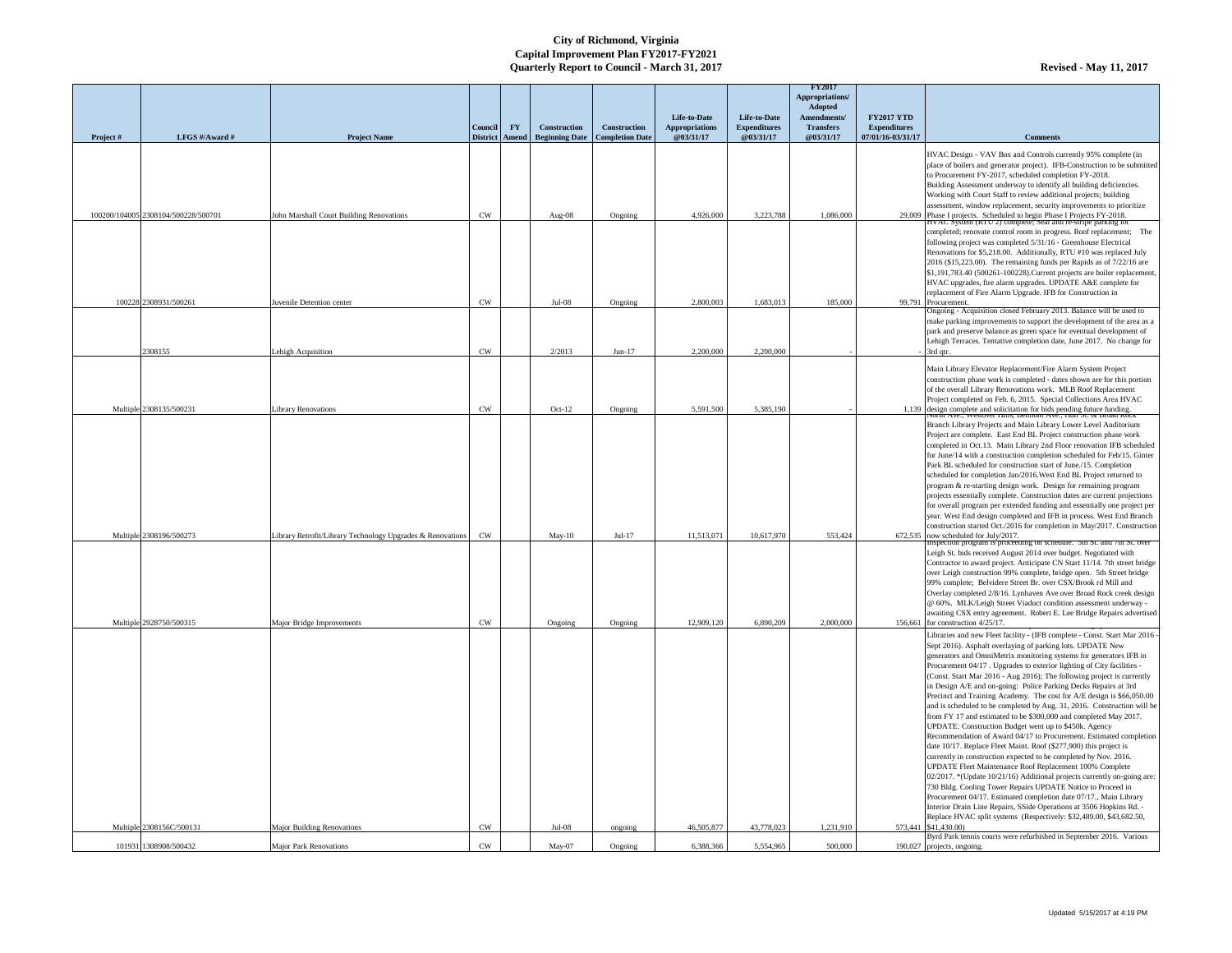|           |                                    |                                                                                    | Council                | <b>FY</b>      | <b>Construction</b>                                 | <b>Construction</b> | Life-to-Date<br><b>Appropriations</b> | Life-to-Date<br><b>Expenditures</b> | <b>FY2017</b><br>Appropriations/<br><b>Adopted</b><br>Amendments/<br><b>Transfers</b> | <b>FY2017 YTD</b><br><b>Expenditures</b> |                                                                                                                                                                                                                                                                                                                                                                                                                                                                                                                                                                                                                                                                                                                                                                                                                                                                                                                                                                                                  |
|-----------|------------------------------------|------------------------------------------------------------------------------------|------------------------|----------------|-----------------------------------------------------|---------------------|---------------------------------------|-------------------------------------|---------------------------------------------------------------------------------------|------------------------------------------|--------------------------------------------------------------------------------------------------------------------------------------------------------------------------------------------------------------------------------------------------------------------------------------------------------------------------------------------------------------------------------------------------------------------------------------------------------------------------------------------------------------------------------------------------------------------------------------------------------------------------------------------------------------------------------------------------------------------------------------------------------------------------------------------------------------------------------------------------------------------------------------------------------------------------------------------------------------------------------------------------|
| Project # | LFGS #/Award #                     | <b>Project Name</b>                                                                |                        |                | District   Amend   Beginning Date   Completion Date |                     | @03/31/17                             | @03/31/17                           | @03/31/17                                                                             | 07/01/16-03/31/17                        | <b>Comments</b>                                                                                                                                                                                                                                                                                                                                                                                                                                                                                                                                                                                                                                                                                                                                                                                                                                                                                                                                                                                  |
|           | Multiple 2918122C/500427           | Matching Funds For Federal Grants                                                  | <b>CW</b>              |                | Ongoing                                             | Ongoing             | 944,000                               | 266,039                             | 70,000                                                                                | $31,944$ Ongoing                         | Funding committed to match federal grants awarded to the City.                                                                                                                                                                                                                                                                                                                                                                                                                                                                                                                                                                                                                                                                                                                                                                                                                                                                                                                                   |
|           |                                    |                                                                                    |                        |                |                                                     |                     |                                       |                                     |                                                                                       |                                          | Funds will be used for various city-wide emergency stormwater                                                                                                                                                                                                                                                                                                                                                                                                                                                                                                                                                                                                                                                                                                                                                                                                                                                                                                                                    |
|           | 2938753<br>Multiple 2918129/500538 | Misc. Sewer Extensions<br>Misc. Urban Aid                                          | <b>CW</b><br><b>CW</b> |                | Ongoing                                             | Ongoing             | 11,614,308<br>1,403,062               | 11,586,827<br>1,332,869             |                                                                                       |                                          | replacement projects. Ongoing<br>Contingency funds used to cover project overruns.                                                                                                                                                                                                                                                                                                                                                                                                                                                                                                                                                                                                                                                                                                                                                                                                                                                                                                               |
|           |                                    |                                                                                    |                        |                | Ongoing                                             | Ongoing             |                                       |                                     |                                                                                       |                                          | In the process of purchasing new playground equipment for Jefferson                                                                                                                                                                                                                                                                                                                                                                                                                                                                                                                                                                                                                                                                                                                                                                                                                                                                                                                              |
|           | 101012 1308907/500222              | Neighborhood Park Renovations                                                      | <b>CW</b>              |                | $Nov-07$                                            | Ongoing             | 7,677,740                             | 5,981,364                           | 650,000                                                                               |                                          | 271,392 Park, Powhatan and Calhoun. Ongoing.                                                                                                                                                                                                                                                                                                                                                                                                                                                                                                                                                                                                                                                                                                                                                                                                                                                                                                                                                     |
|           | Multiple 2918510/500387            | Neighborhood Sidewalk Improvements                                                 | CW                     |                | Ongoing                                             | Ongoing             | 2,500,000                             | 2,374,579                           |                                                                                       |                                          | 100,246 Funding used to supplement sidewalk projects.<br>Various Projects are at different stages of implementation- Cutshaw                                                                                                                                                                                                                                                                                                                                                                                                                                                                                                                                                                                                                                                                                                                                                                                                                                                                     |
|           | Multiple 2948186/500266            | New Curb & Gutter Program - Urban                                                  | <b>CW</b>              |                | Ongoing                                             | Ongoing             | 2,228,000                             | 961,739                             |                                                                                       |                                          | Avenue construction on hold. Commonwealth Ave complete.                                                                                                                                                                                                                                                                                                                                                                                                                                                                                                                                                                                                                                                                                                                                                                                                                                                                                                                                          |
|           | Multiple 2948187/500337            | New Sidewalk Program - Urban                                                       | <b>CW</b>              |                | Ongoing                                             | Ongoing             | 1,300,000                             | 950,556                             |                                                                                       |                                          | Various Projects are at different stages of implementation-Walsmley<br>Blvd. Sidewalks- Phase I construction complete. Phase II in design.                                                                                                                                                                                                                                                                                                                                                                                                                                                                                                                                                                                                                                                                                                                                                                                                                                                       |
|           |                                    |                                                                                    |                        |                |                                                     |                     |                                       |                                     |                                                                                       |                                          | Phase I Renovation Project Complete: Private Drug-Testing Restroom,                                                                                                                                                                                                                                                                                                                                                                                                                                                                                                                                                                                                                                                                                                                                                                                                                                                                                                                              |
|           | Multiple 2308799/500257            | Oliver Hill Courts                                                                 | <b>CW</b>              | 10             | Jul-08                                              | Ongoing             | 3,886,741                             | 3,077,505                           | 300,000                                                                               |                                          | Mold Abatement, and Vehicle Intrusion Barriers.<br>Phase II Renovation Project: A/E Design underway (95% complete):<br>Front Lobby Renovation, Clerk's Office Renovation, Attorney Suite<br>Egress Door, Security Upgrades. Scheduled to submit IFB-Construction<br>$254,860$ FY-2017, scheduled completion FY-2018.                                                                                                                                                                                                                                                                                                                                                                                                                                                                                                                                                                                                                                                                             |
|           | 100499 1308903/500296              | Park Road Improvements                                                             | <b>CW</b>              |                | Ongoing                                             | Ongoing             | 300,000                               | 271,214                             |                                                                                       |                                          | Various projects underway or completed                                                                                                                                                                                                                                                                                                                                                                                                                                                                                                                                                                                                                                                                                                                                                                                                                                                                                                                                                           |
|           | 100695 2948189/500346              | Pavement Rehabilitation - Urban                                                    | CW                     |                | Ongoing                                             | Ongoing             | 7,959,622                             | 7,877,841                           |                                                                                       |                                          | Resurfacing, paving, and slurry seal throughout the city.                                                                                                                                                                                                                                                                                                                                                                                                                                                                                                                                                                                                                                                                                                                                                                                                                                                                                                                                        |
|           | 104274 500663                      | <b>Pedestrian Safety Crossing</b>                                                  | CW                     |                | <b>TBD</b>                                          | TBD                 | 200,000                               |                                     |                                                                                       |                                          | Scope and locations to be determined.                                                                                                                                                                                                                                                                                                                                                                                                                                                                                                                                                                                                                                                                                                                                                                                                                                                                                                                                                            |
|           | 104689/101525 1308131/500328       | Percent for the Arts                                                               | <b>CW</b>              |                | Jul-94                                              | Ongoing             | 4,097,164                             | 837,602                             |                                                                                       |                                          | Public Art Master Plan draft released March 2017 and targeted to be<br>adopted in Q3 2017. Maggie Walker Memorial Plaza and Public Art is<br>in construction/art in fabrication with July 15th ribbon cutting event<br>planned. Call for Hull Street library art issued March 2017 with targeted<br>684,786 installation of Fall 2017.                                                                                                                                                                                                                                                                                                                                                                                                                                                                                                                                                                                                                                                           |
|           | 101771 5008652/500411              | Planning and Pre-Development                                                       | CW                     |                | Ongoing                                             | Ongoing             | 1,631,069                             | 1,555,695                           |                                                                                       |                                          | Ongoing                                                                                                                                                                                                                                                                                                                                                                                                                                                                                                                                                                                                                                                                                                                                                                                                                                                                                                                                                                                          |
|           |                                    |                                                                                    |                        |                |                                                     |                     |                                       |                                     |                                                                                       |                                          | A/E services have been procured. Design development ongoing with a                                                                                                                                                                                                                                                                                                                                                                                                                                                                                                                                                                                                                                                                                                                                                                                                                                                                                                                               |
|           | 104674 500719                      | <b>Police Equestrian Community Center</b>                                          | <b>CW</b>              | 17             | TBD                                                 | TBD                 | 328,721                               | 2,804                               | 328,721                                                                               |                                          | 2,804 targeted date of June 30, 2017 for the Invitation for Bids.<br>Chiller and Cooling Tower Replacement - A/E Design Services                                                                                                                                                                                                                                                                                                                                                                                                                                                                                                                                                                                                                                                                                                                                                                                                                                                                 |
|           |                                    |                                                                                    |                        |                |                                                     |                     |                                       |                                     |                                                                                       |                                          | complete. Scheduled to submit IFB-Construction FY-2017, scheduled                                                                                                                                                                                                                                                                                                                                                                                                                                                                                                                                                                                                                                                                                                                                                                                                                                                                                                                                |
|           | 104583 500702                      | Police Headquarters Building                                                       | <b>CW</b>              |                | $Jun-17$                                            | $Dec-17$            | 888,000                               | 38,868                              | 888,000                                                                               |                                          | 38,868 construction completion FY-2018.                                                                                                                                                                                                                                                                                                                                                                                                                                                                                                                                                                                                                                                                                                                                                                                                                                                                                                                                                          |
|           | 104585 500703                      | Police Training Academy Building                                                   | CW                     |                | Apr- $17$                                           | $Oct-17$            | 278,000                               | 28,433                              | 278,000                                                                               |                                          | 28,433 Chiller Replacement project in progress starting 05/17<br>Current Project - $A/E$ Services needed to pave rear parking lot, install                                                                                                                                                                                                                                                                                                                                                                                                                                                                                                                                                                                                                                                                                                                                                                                                                                                       |
|           | 100219 2308239/500248<br>7808107   | RAA Buildings and Property Improvements<br><b>Renovation of Elementary Schools</b> | CW<br><b>CW</b>        | 13             | $Sep-12$<br>Ongoing                                 | Ongoing<br>Ongoing  | 1,175,000<br>18,559,289               | 117,839<br>18,559,753               | 575,000                                                                               |                                          | new canopy. Design recently completed for site work and new canopies.<br>Phase I IFB scheduled for Oct/2016 for construction start in Feb./2017.<br>Phase II construction start scheduled for May/2017 and completion in<br>Oct/2017. Phase II Site Improvements construction NTP on 3/21/17 for<br>completion on 7/21/17. Phase III Canopy Construction IFB scheduled for<br>17,881 May/2017.<br>Ongoing                                                                                                                                                                                                                                                                                                                                                                                                                                                                                                                                                                                        |
|           | 7808108                            | Renovation of High Schools                                                         | <b>CW</b>              |                | Ongoing                                             | Ongoing             | 5,186,401                             | 5,186,401                           |                                                                                       |                                          | Ongoing                                                                                                                                                                                                                                                                                                                                                                                                                                                                                                                                                                                                                                                                                                                                                                                                                                                                                                                                                                                          |
|           | 1308187/500204                     | Replace Lighting at Rec Areas                                                      | CW                     |                | Ongoing                                             | Ongoing             | 2,103,085                             | 2,104,408                           |                                                                                       |                                          | Ongoing                                                                                                                                                                                                                                                                                                                                                                                                                                                                                                                                                                                                                                                                                                                                                                                                                                                                                                                                                                                          |
|           |                                    |                                                                                    |                        |                |                                                     |                     |                                       |                                     |                                                                                       |                                          | Phase I, the installation of new equipment at 5th & Marshall was<br>completed in July 2012. Phase II additional equipment at 5th &<br>Marshall and 7th & Marshall was completed by 6-30-13. Phase III to<br>began July 1, 2013 on Carytown parking decks completed by December<br>2013. 2nd & Grace, Coliseum, and Shockoe Plaza garage equipment<br>was ordered in May 2014, and installation was completed 11-30-14.<br>Identifying equipment type for Expressway Deck for installation by 9-15-<br>2016. Equipment should be installed at Expressway Deck by November<br>15th. and structural repairs to deck are in progress. Expressway Deck<br>equipment installation completed November 2016. Structural repairs<br>completed in December 2016. IFB for 2nd & Grace Roof Membrane<br>should be advertised in Mi-d February 2017. IFB for elevator<br>replacements at Expressway Deck should be advertised in Mid- March.<br>IFB for Roof Membrane at 2nd & Grace and elevator upgrade for |
|           | 101534 0293101/500478              | <b>Replace Parking Equipment</b>                                                   | <b>CW</b>              | 12             | Apr- $12$                                           | Ongoing             | 1,530,000                             | 759,816                             | 200,000                                                                               |                                          | Expressway deck were advertised in Mid-April.<br>Procurement is nearing completion. Anticipated contract date during                                                                                                                                                                                                                                                                                                                                                                                                                                                                                                                                                                                                                                                                                                                                                                                                                                                                             |
|           | 102254 230-New/500482              | Revenue Administration System                                                      | <b>CW</b>              | 14             | $Jun-17$                                            | $Jun-19$            | 3,297,770                             |                                     |                                                                                       |                                          | June 2016. Project implementation timeframe is 18-24 months.                                                                                                                                                                                                                                                                                                                                                                                                                                                                                                                                                                                                                                                                                                                                                                                                                                                                                                                                     |
|           | 100199/104414 2308103/500003       | <b>Richmond Coliseum Renovations</b>                                               | <b>CW</b>              |                | $Jul-10$                                            | $On\text{-going}$   | 4,836,882                             | 3,853,909                           |                                                                                       |                                          | Construction of Coliseum Fall Protection System underway, scheduled to<br>109,824 be completed by $FY-2017$ .<br>Dark fiber optic to be installed in the south of the James as part of ITS                                                                                                                                                                                                                                                                                                                                                                                                                                                                                                                                                                                                                                                                                                                                                                                                       |
|           | 101848/104408 290-New/500420       | Richmond Fiber Optics Network System                                               | CW                     | $\frac{14}{2}$ | Ongoing                                             | Ongoing             | 1,350,000                             | 577,505                             | 350,000                                                                               |                                          | Signal System Project. Main Library, 911 Building, DPU at Maury<br>269,235 connected to the fiber optic network. Ongoing.                                                                                                                                                                                                                                                                                                                                                                                                                                                                                                                                                                                                                                                                                                                                                                                                                                                                        |
|           | 102265 230-New/500484              | Richmond Fire Burn Tower Stabilization & Repair                                    | CW                     | 14             | TBD                                                 | <b>TBD</b>          | 247,000                               | 66,162                              |                                                                                       |                                          | New tower design complete and construction on hold pending future<br>219 funding.                                                                                                                                                                                                                                                                                                                                                                                                                                                                                                                                                                                                                                                                                                                                                                                                                                                                                                                |
|           | 100577 2908138/500363              | Richmond Signal System Improvements (CMAQ)                                         | <b>CW</b>              |                | Ongoing                                             | Ongoing             | 3,739,000                             | 2,897,103                           |                                                                                       |                                          | Construction completed. Closing out in process. Federal Project. Funds<br>will need to be re-appropriated in accordance with VDOT 6-year plan.                                                                                                                                                                                                                                                                                                                                                                                                                                                                                                                                                                                                                                                                                                                                                                                                                                                   |
|           | 104128 500636                      | Richmond Signal System Improvements West-North (CMAQ)                              | <b>CW</b>              |                | TBD                                                 | TBD                 | 500,000                               |                                     |                                                                                       |                                          | Waiting for VDOT to release Agreement.                                                                                                                                                                                                                                                                                                                                                                                                                                                                                                                                                                                                                                                                                                                                                                                                                                                                                                                                                           |
|           | 104129 500637/500313/500314        | Richmond Signal System South of the James (CMAO)                                   | CW                     |                | $Mar-15$                                            | Apr-17              | 600,000                               |                                     | 350,000                                                                               |                                          | Construction Underway.                                                                                                                                                                                                                                                                                                                                                                                                                                                                                                                                                                                                                                                                                                                                                                                                                                                                                                                                                                           |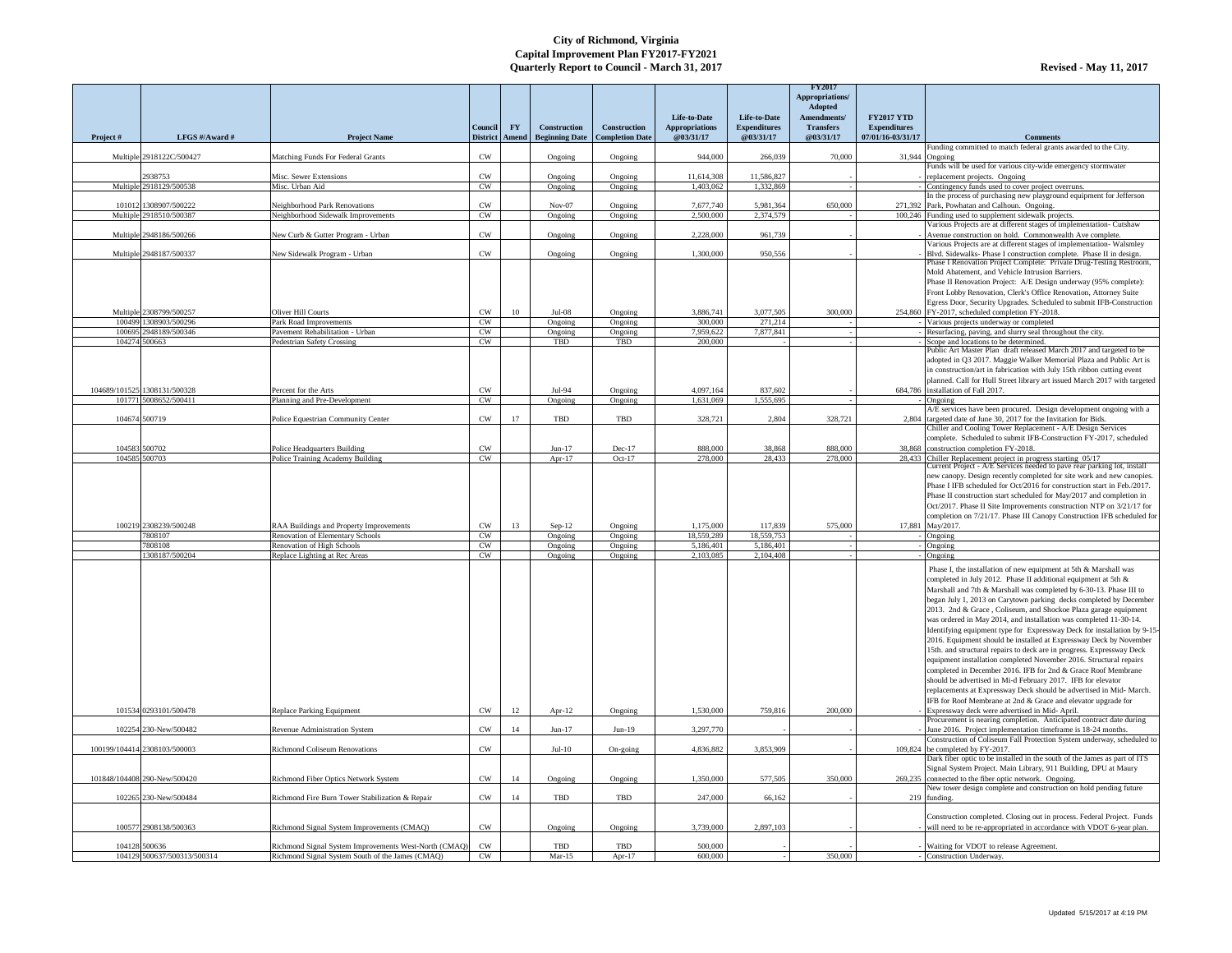|           |                                     |                                                                                        |                              |           |                                                     |                     |                              |                            | <b>FY2017</b>            |                         |                                                                                                                                        |
|-----------|-------------------------------------|----------------------------------------------------------------------------------------|------------------------------|-----------|-----------------------------------------------------|---------------------|------------------------------|----------------------------|--------------------------|-------------------------|----------------------------------------------------------------------------------------------------------------------------------------|
|           |                                     |                                                                                        |                              |           |                                                     |                     |                              |                            | Appropriations/          |                         |                                                                                                                                        |
|           |                                     |                                                                                        |                              |           |                                                     |                     |                              |                            | Adopted                  |                         |                                                                                                                                        |
|           |                                     |                                                                                        |                              |           |                                                     |                     | Life-to-Date                 | Life-to-Date               | Amendments/              | <b>FY2017 YTD</b>       |                                                                                                                                        |
|           |                                     |                                                                                        | Council I                    | <b>FY</b> | <b>Construction</b>                                 | <b>Construction</b> | <b>Appropriations</b>        | <b>Expenditures</b>        | <b>Transfers</b>         | <b>Expenditures</b>     |                                                                                                                                        |
| Project # | LFGS #/Award #                      | <b>Project Name</b>                                                                    |                              |           | District   Amend   Beginning Date   Completion Date |                     | @03/31/17                    | @03/31/17                  | @03/31/17                | 07/01/16-03/31/17       | <b>Comments</b><br>Construction of T. Tyler Potterfield Memorial Bridge (TTPMB) is                                                     |
|           |                                     |                                                                                        |                              |           |                                                     |                     |                              |                            |                          |                         | approx. 95% complete. The bridge opened to the public on 12/2/16.                                                                      |
|           |                                     |                                                                                        |                              |           |                                                     |                     |                              |                            |                          |                         | Other Priority 1 projects, e.g., Lehigh Terraces planning/public                                                                       |
|           |                                     |                                                                                        |                              |           |                                                     |                     |                              |                            |                          |                         | engagement started March 2016, with public meeting in 8/16 and 1/17.                                                                   |
|           |                                     |                                                                                        |                              |           |                                                     |                     |                              |                            |                          |                         | Finalizing Lehigh Terraces plan through Schematic Development                                                                          |
|           | 101526 2108132/500329               | <b>Riverfront Plan Implementation</b>                                                  | <b>CW</b>                    | 13        | Aug- $14$                                           | August - 16         | 12,276,988                   | 5,142,679                  | 326,968                  |                         | 4,365,150 anticipated fall 2017.                                                                                                       |
|           | Multiple 2908135/500421             | Safety Improvement Contingency                                                         | <b>CW</b>                    |           | Ongoing                                             | Ongoing             | 454,406                      | 301,052                    |                          |                         | Several projects.                                                                                                                      |
|           | 102337 7808103/500495               | School ADA Compliance                                                                  | <b>CW</b>                    |           | Ongoing                                             | Ongoing             | 22,308,706                   | $\overline{22,769,160}$    |                          |                         | Ongoing; Various Projects are at different stages of implementation                                                                    |
|           |                                     |                                                                                        |                              |           |                                                     |                     |                              |                            |                          |                         | Multi-project program with four Phase I projects: Broad Rock ES, Oak                                                                   |
|           |                                     |                                                                                        |                              |           |                                                     |                     |                              |                            |                          |                         | Grove ES, M.L. King MS & Huguenot HS. BRES & OGES projects                                                                             |
|           |                                     |                                                                                        |                              |           |                                                     |                     |                              |                            |                          |                         | complete and opened 1/2/2013 on schedule. MLKMS Project Phase III                                                                      |
|           |                                     |                                                                                        |                              |           |                                                     |                     |                              |                            |                          |                         | construction complete and new school opened 1/6/2014 on schedule -                                                                     |
|           |                                     |                                                                                        |                              |           |                                                     |                     |                              |                            |                          |                         | Phase IV demolition of existing school and completion of south end                                                                     |
|           |                                     |                                                                                        |                              |           |                                                     |                     |                              |                            |                          |                         | school construction and site work complete July 2014. MLKMS Phase                                                                      |
|           |                                     |                                                                                        |                              |           |                                                     |                     |                              |                            |                          |                         | IV completed and Phase V (Pre-K) construction underway. HHS primary                                                                    |
|           |                                     |                                                                                        |                              |           |                                                     |                     |                              |                            |                          |                         | construction underway and on schedule for 1/5/2015 new school                                                                          |
|           |                                     |                                                                                        |                              |           |                                                     |                     |                              |                            |                          |                         | opening. Remaining existing school demo & site work scheduled for                                                                      |
|           |                                     |                                                                                        |                              |           |                                                     |                     |                              |                            |                          |                         | completion Fall./15. Huguenot HS project completed and project closeout                                                                |
|           | Multiple 2308198/500160             | School CIP Planning & Construction                                                     | <b>CW</b>                    |           | Sept. 2011                                          | On-going            | 186,888,204                  | 176,414,831                |                          |                         | 893,239 underway. Planning for new school projects underway. Ongoing.                                                                  |
|           | 7808111/500492                      | School Maintenance                                                                     | <b>CW</b>                    |           | Ongoing                                             | Ongoing             | 90,802,608                   | 74,513,253                 | 9,000,000                |                         | Ongoing                                                                                                                                |
|           | Multiple 2948188/500317             | Sidewalk Improvement Program - Urban                                                   | <b>CW</b>                    |           | Ongoing                                             | Ongoing             | 2,245,509                    | 1,973,959                  |                          |                         | Funding used to supplement Sidewalk Repair program. Ongoing<br>FY 16 Sidewalks : under construction. FY17 Sidewalks: Plans in          |
|           | Multiple 2918516/500161/500162      | Sidewalk projects                                                                      | <b>CW</b>                    |           | Ongoing                                             | Ongoing             | 10,559,987                   | 8,517,672                  | 300,000                  | 1,200,091               | production now. Ongoing                                                                                                                |
|           |                                     |                                                                                        |                              |           |                                                     |                     |                              |                            |                          |                         | Six Intersection Signal Upgrade project construction completed. 23rd $\&$                                                              |
|           |                                     |                                                                                        |                              |           |                                                     |                     |                              |                            |                          |                         | Fairfield Ave roundabout project construction completed. 25th & Nine                                                                   |
|           |                                     |                                                                                        |                              |           |                                                     |                     |                              |                            |                          |                         | Mile Rd roundabout project construction completed. Brookland Park                                                                      |
|           |                                     |                                                                                        |                              |           |                                                     |                     |                              |                            |                          |                         | Blvd, Dill Ave roundabout project construction completed. Closeout                                                                     |
|           | Multiple 2908130/500302/303/304/305 | Street Conversions AKA TEA-21 Safety Improvements                                      | <b>CW</b>                    |           | Mar-08                                              | Ongoing             | 25,311,151                   | 19,602,019                 |                          |                         | underway.                                                                                                                              |
|           |                                     |                                                                                        |                              |           |                                                     |                     |                              |                            |                          |                         | Various projects under design and construction throughout the City.                                                                    |
|           | 9741603/500090                      | Street Lighting - Special                                                              | <b>CW</b>                    |           | Ongoing                                             | Ongoing             | 12,350,525                   | 9,883,266                  | 613,424                  |                         | Ongoing.                                                                                                                               |
|           | 9741602                             | <b>Street Lighting/General</b>                                                         | <b>CW</b>                    |           | Ongoing                                             | Ongoing             | 34,331,390                   | 22,619,588                 | 300,000                  |                         | Various projects under design and construction throughout the City.                                                                    |
|           |                                     |                                                                                        |                              |           |                                                     |                     |                              |                            |                          |                         | Ongoing.<br>Funds used for various city-wide emergency repair and unfunded                                                             |
|           | Multiple 2918128C/500290            | Streets, Sidewalks, Alley Extensions and Improvements                                  | <b>CW</b>                    |           | Ongoing                                             | Ongoing             | 23,606,214                   | 20,386,428                 | 776,848                  |                         | 665,494 projects. Commerce Road Emergency Repairs completed.                                                                           |
|           | 102579 2918290/500541               | Streets/Sidewalks/Bikeways/Trails/Ramps                                                | CW                           |           | Ongoing                                             | Ongoing             | 1,250,000                    | 452,505                    |                          |                         | Payments being processed. No change in 3rd qtr.                                                                                        |
|           |                                     |                                                                                        |                              |           |                                                     |                     |                              |                            |                          |                         | The new HVAC system @ Swansboro Swimming Pool completed and                                                                            |
|           |                                     |                                                                                        |                              |           |                                                     |                     |                              |                            |                          |                         | the construction documents for improvements to the Blackwell                                                                           |
|           | 100492 1308180C/500202              | <b>Swimming Pools Projects</b>                                                         | <b>CW</b>                    |           | Ongoing                                             | Ongoing             | 6,117,300                    | 5,259,270                  | 250,000                  |                         | 27,867 Swimming Pool are being prepared.                                                                                               |
|           | 2308153                             | Technology/Vocational School Improvements                                              | <b>CW</b>                    |           | TBD                                                 | TBD                 |                              |                            |                          |                         | Project scope needs to be determined.<br>3rd & 4th Canal St Traffic Signal Upgrade under construction. Harrison                        |
|           |                                     |                                                                                        |                              |           |                                                     |                     |                              |                            |                          |                         | St @ Park & Grove Signal Upgrade construction completed March 2017.                                                                    |
|           |                                     |                                                                                        |                              |           |                                                     |                     |                              |                            |                          |                         | Flashing Yellow Arrow Improvements on Forest Hill Ave @ Jahnke and                                                                     |
|           | Multiple 2908122C/500289            | <b>Traffic Control Installations</b>                                                   | <b>CW</b>                    |           | Ongoing                                             | Ongoing             | 7,901,899                    | 6,911,618                  | 200,000                  |                         | 164,405 Chippenhamp On Ramp under design.                                                                                              |
|           | Multiple 2948190/500347             | Traffic Control Modernization - Urban                                                  | <b>CW</b>                    |           | Oct-09                                              | Ongoing             | 2,300,000                    | 2,071,228                  |                          |                         | Several locations, ongoing project.                                                                                                    |
|           | Multiple 2918515/500286             | <b>Transportation Projects</b>                                                         | <b>CW</b>                    |           | Mar-08                                              | Ongoing             | 49,063,751                   | 44,426,135                 | 3,626,848                |                         | 4,072,419 On going City paving program. Projects to begin Spring 2017.                                                                 |
|           | 104243 500653                       | Urban Agricultural Site preparation                                                    | <b>CW</b>                    |           | TBD                                                 | TBD                 | 25,000                       | 13,760                     |                          |                         | 13,760 Scope Being Determined                                                                                                          |
|           | 100172 2958836/500340               | Urban Bridge Maintenance                                                               | <b>CW</b>                    |           | Ongoing                                             | Ongoing             | 100,000                      | 96,221                     |                          |                         | Bridge Maintenance funding. Ongoing                                                                                                    |
|           |                                     | <b>Citywide Projects Subtotal:</b>                                                     |                              |           |                                                     |                     | 824,661,690                  | 659,932,265                | 52,054,207               | 26,298,518              |                                                                                                                                        |
|           |                                     |                                                                                        |                              |           |                                                     |                     | 1,108,458,992                | 799,415,655                | 77,006,126               | 37,351,407              |                                                                                                                                        |
|           |                                     | <b>Capital Improvement Plan Sub-Total:</b>                                             |                              |           |                                                     |                     |                              |                            |                          |                         |                                                                                                                                        |
|           | 1402                                | <b>Gas Utility New Business</b>                                                        | <b>CW</b>                    |           | Various                                             | Various             | 289,172,207                  | 222,513,738                | 17,219,000               | 5,678,344               |                                                                                                                                        |
|           | 1403                                | Gas Utility System Replacement                                                         | <b>CW</b>                    |           | Various                                             | Various             | 356,420,319                  | 313,768,760                | 24,264,000               | 7,527,108               |                                                                                                                                        |
|           | 1502                                | Water Distribution System Improvements                                                 | <b>CW</b>                    |           | Various                                             | Various             | 205,379,907                  | 159,617,955                | 13,884,000               | 6,133,209               |                                                                                                                                        |
|           | 1503                                | <b>Water Transmission Main Improvements</b>                                            | <b>CW</b>                    |           | Various                                             | Various             | 126,541,169                  | 49,706,171                 | 4,120,000                | 1,509,086               |                                                                                                                                        |
|           | 1590                                | Water Plant and Pumping Improvements                                                   | <b>CW</b>                    |           | Various                                             | Various             | 364, 213, 175                | 207,658,381                | 8,505,000                | 4,400,287               |                                                                                                                                        |
|           | 1940                                | <b>Stormwater Facilities Improvements</b>                                              | <b>CW</b>                    |           | Various                                             | Various             | 48,348,665                   | 24,203,955                 | 8,500,000                | 1,656,696               |                                                                                                                                        |
|           | 1701                                | <b>Wastewater Treatment</b>                                                            | <b>CW</b>                    |           | Various                                             | Various             | 221,660,999                  | 154,493,341                | 23,328,000               | 4,096,932               |                                                                                                                                        |
|           | 1780                                | <b>City Floodwall</b>                                                                  | - 6                          |           | Various                                             | Various             | 2,216,000                    |                            |                          |                         |                                                                                                                                        |
|           | 1760<br>1750                        | <b>Wastewater Sanitary Sewer Upgrades</b><br><b>Wastewater Combined Sewer Overflow</b> | <b>CW</b><br>CW              |           | Various<br>Various                                  | Various<br>Various  | 293,709,574<br>261, 202, 760 | 213,747,689<br>188,261,020 | 29,932,000<br>31,700,000 | 11,686,573<br>1,601,272 |                                                                                                                                        |
|           |                                     | <b>Public Utilities Total:</b>                                                         |                              |           |                                                     |                     | 2,168,864,775                | 1,533,971,010              | 161,452,000              | 44,289,507              |                                                                                                                                        |
|           |                                     |                                                                                        |                              |           |                                                     |                     |                              |                            |                          |                         |                                                                                                                                        |
|           |                                     | <b>Capital Improvement Plan Total:</b>                                                 |                              |           |                                                     |                     | 3,277,323,767                | 2,333,386,665              | 238,458,126              | 81,640,914              |                                                                                                                                        |
|           |                                     | <b>STORMWATER PROJECT DETAIL</b>                                                       |                              |           |                                                     |                     |                              |                            |                          |                         |                                                                                                                                        |
|           |                                     |                                                                                        |                              |           |                                                     |                     |                              |                            |                          |                         | Unable to acquire necessary easements from affected residents. Project                                                                 |
|           |                                     |                                                                                        |                              |           |                                                     |                     |                              |                            |                          |                         | placed on hold and removed from active project list. Transferred                                                                       |
|           |                                     |                                                                                        |                              |           |                                                     |                     |                              |                            |                          |                         | \$50,0000 appropriation to 5700 Franklin St. & Granite Ave. Drainage                                                                   |
|           | 1940                                | 4800 Charmian Road Drainage Improvements                                               |                              |           | <b>TBD</b>                                          | TBD                 |                              |                            |                          |                         | Improvements.                                                                                                                          |
|           |                                     |                                                                                        | <b>First District Total:</b> |           |                                                     |                     |                              |                            |                          |                         |                                                                                                                                        |
|           |                                     |                                                                                        |                              |           |                                                     |                     |                              |                            |                          |                         | Funds were withdrawn. Project is in the Scoping Phase and has been<br>added to the Stormwater Utility Active projects list and will be |
|           | 2938158                             | 1700 Oakdale & 1900 Maple Shade Drainage                                               | $\overline{2}$               |           | TBD                                                 | TBD                 |                              |                            |                          |                         | prioritized with other Stormwater projects.                                                                                            |
|           |                                     |                                                                                        |                              |           |                                                     |                     |                              |                            |                          |                         |                                                                                                                                        |